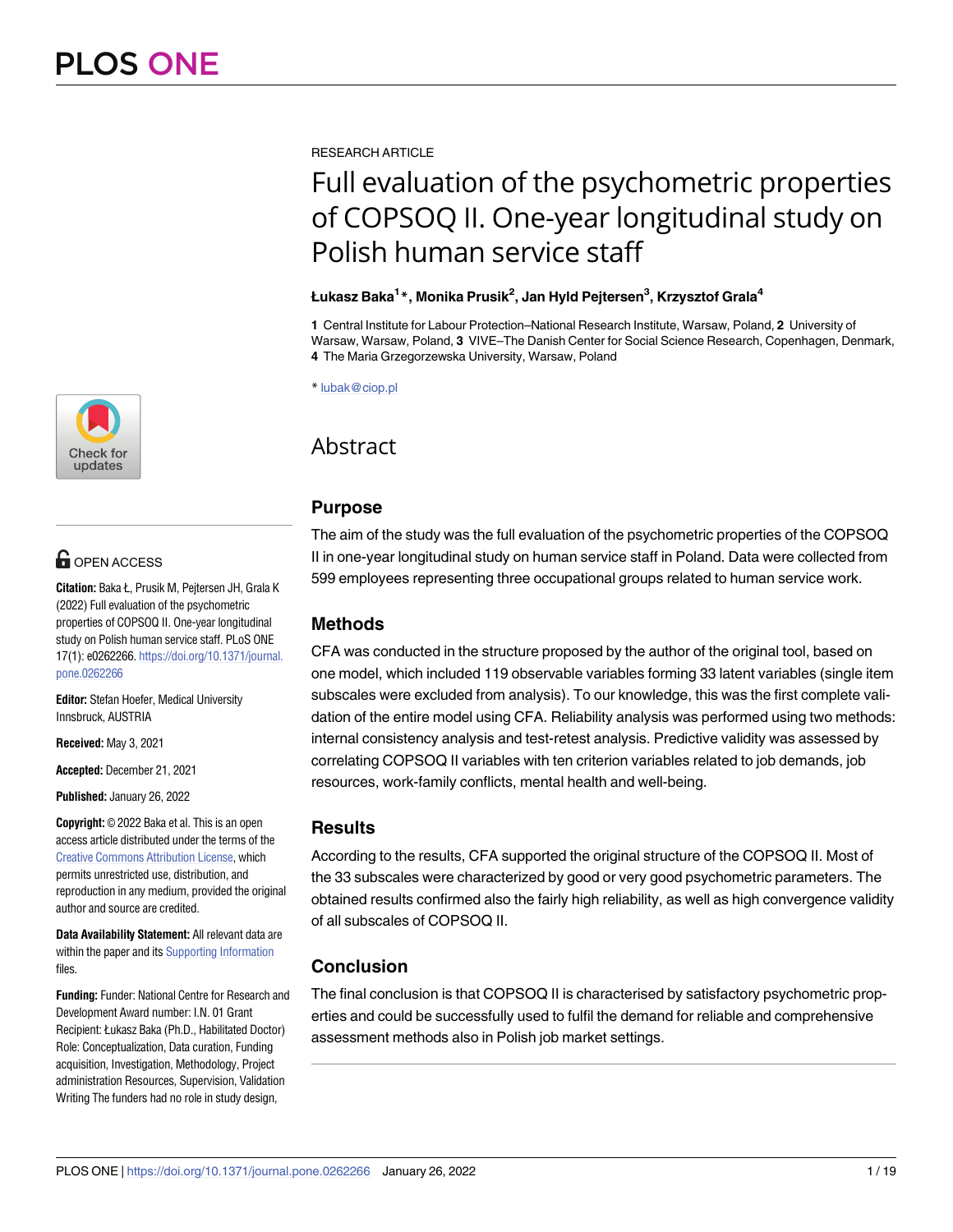<span id="page-1-0"></span>data collection and analysis, decision to publish, or preparation of the manuscript.

**Competing interests:** The authors have declared that no competing interests exist.

# **Introduction**

Psychosocial hazards are serious risk factors in the work environment. A number of metaanalyses  $[1-4]$ , prospective studies  $[5-7]$  $[5-7]$  $[5-7]$  and large national population studies  $[8-11]$  $[8-11]$  $[8-11]$  $[8-11]$ reveal that harmful working conditions can become a source of severe physical diseases and mental disorders. According to the European Commission [\[12](#page-17-0)], a healthy and safe work environment may contribute to increased work efficiency, general social well-being and the economic development of a country. The European Framework Directive on Safety and Health at Work (89/391 EEC) [[13\]](#page-17-0) obliges employers to provide healthy and safe working conditions, including identification and assessment psychosocial risk factors in work environment as well as implementation of preventive actions. One of the most difficult problems for an employer to cope with when diagnosing risk factors is how to measure psychosocial risks.

Leka and Jain [[14](#page-17-0)] made a critical analysis of 37 popular tools for measuring psychosocial hazards in the workplace. Most of these tools have been validated in other countries and also used in international research. A certain limitation is, however, that they are based on classic job stress models [\[15\]](#page-17-0), which have been developed relatively long ago and do not fully include the current labor market challenges, such as new forms of work organization, technological changes, information overload, multitasking, the need for continuous learning and faster pace of life [\[16](#page-17-0)]. Moreover, they were developed from an analysis of industrial work; therefore, they emphasize mainly quantitative workload and disregard the aggravating role of other types of job demands, e.g. emotional demands or demands for hiding emotions [\[14\]](#page-17-0), crucial for professionals working in human service organizations [\[17\]](#page-17-0), whose "principal function is to protect, maintain, or enhance the personal well-being of individuals by defining, shaping, or altering their personal attributes"  $([18] p. 1)$  $([18] p. 1)$  $([18] p. 1)$ .

*The Copenhagen Psychosocial Questionnaire* (*COPSOQ* II, the revised version of COP-SOQ) is a measurement tool that covers a wide spectrum of psychosocial work conditions and includes the specificity of the modern labor market and professions [[19\]](#page-17-0). The International Labor Organization [[20\]](#page-17-0) and World Health Organization [[14](#page-17-0)] have referred to it as an available measurement tool to evaluate psychosocial hazards in the workplace. In developing COPSOQ II, the authors followed the recommendations formulated for the previous questionnaire version, as well as other tools for studying psychosocial working conditions [[19](#page-17-0),[21\]](#page-17-0). First of all, they wanted the questionnaire to cover the widest possible number of areas of psychosocial working environments. This is why they did not base the questionnaire on one theoretical model–as is the case for the majority of questionnaires–but referred to several different concepts. The concepts included the ones which Kompier [\[15](#page-17-0)] listed as the seven most influential models of occupational stress. COPSOQ II covers a wide range of psychosocial working conditions and can, therefore, be used in all labor market sectors, e.g. industry and social service. Secondly, in developing the questionnaire, the authors took into account recommendations concerning the length of the developed tools and the number of questions for each dimension of psychosocial working conditions [[21](#page-17-0)]. COPSOQ II consists of 41 subscales (related to seven work domains), the majority of which include two to four questions (in total: 127 questions). Thirdly, COPSOQ II contains questions which refer to different levels of human functioning at work (e.g. organization, department, employee) and, as such, analyses can be carried out on different levels of generality, ranging from general demands at work to particular ones (e.g. emotional demands). Moreover, the questionnaire refers not only to potential sources of job stress but also to a human's own resources (e.g. social support and self-efficacy), as well as mental health (e.g. depression) and wellbeing at work (e.g. job satisfaction).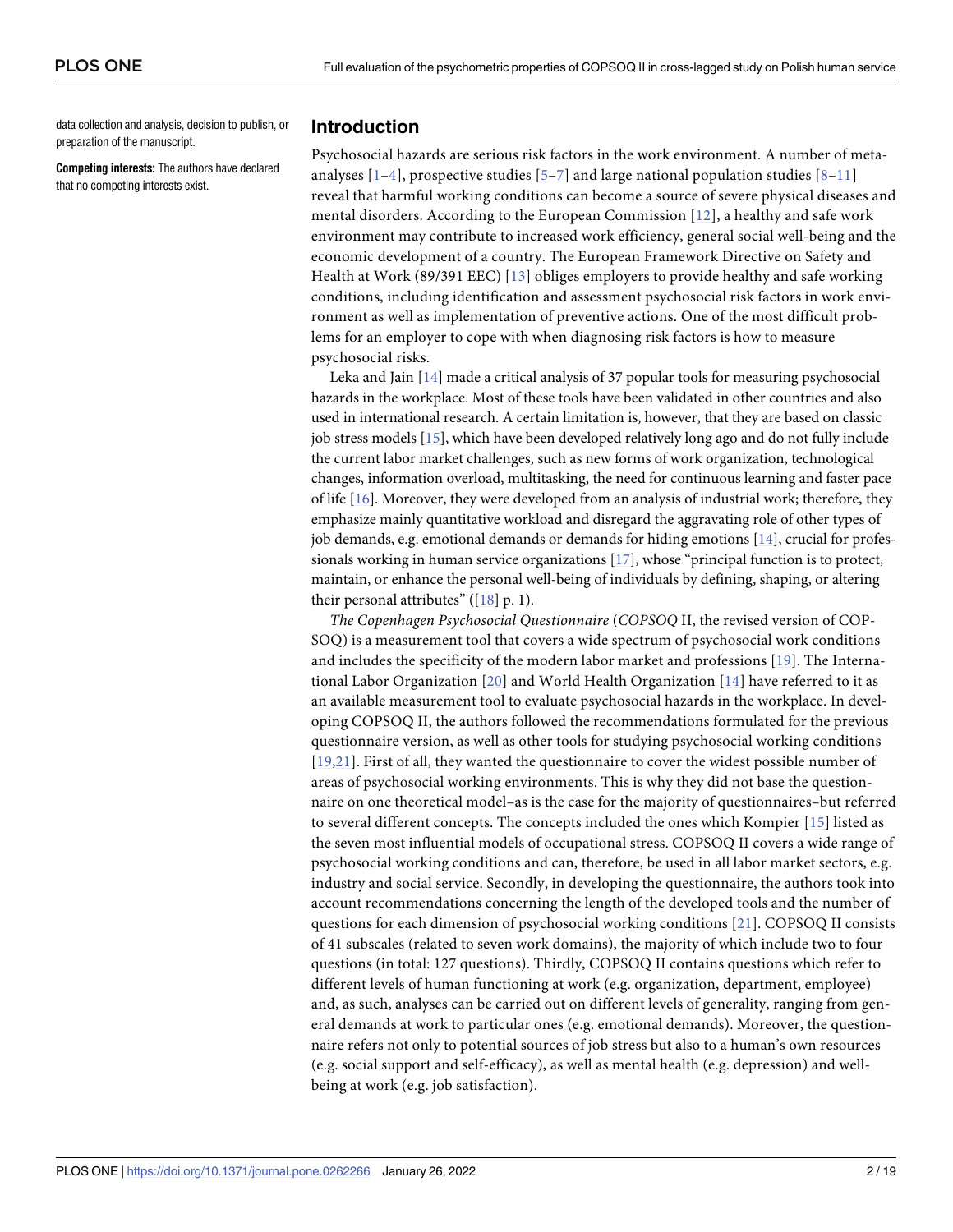# <span id="page-2-0"></span>**Current study**

The COPSOQ has been translated into at least 25 languages and has been validated in a number of countries worldwide [[22](#page-17-0)]. However, none of them fully confirmed the factor structure of the entire instrument, taking into account both the number of subscales and domains. As stated before, COPSOQ II consists of 41 subscales (including a total of 127 items) which are assigned to one of the seven work domains, i.e.: Demands at work; Work organization and job content; Interpersonal relations and leadership; Work individual interface; Values at the workplace; Health and well-being; and Offensive behavior. Therefore, testing its structure in a single model raises technical and computational problems. It is very difficult to test such an expanded model using Confirmatory Factor Analysis (CFA). The review of the literature suggests that other authors have tried to overcome the technical problems in various ways. Some used Exploratory Factor Analysis [[23](#page-17-0)], while others analyzed the tool by means of CFA, but within each of the seven major domains separately [[24,25\]](#page-17-0). Moreover, some previous studies did not include examination of theoretical relevance at all [[25](#page-17-0),[26](#page-17-0)] or they investigated it with only a few criteria variables, which did not apply to all work domains [[27](#page-17-0)]. The reliability of the tool, in turn, was usually assessed on the basis of set of data collected in cross-sectional studies, using Cronbach's Alpha measure, not the test-retest method [\[21,28,](#page-17-0)[29](#page-18-0)]. The majority of earlier studies on the validation of COPSOQ II tested the short  $[27-29]$  $[27-29]$  $[27-29]$  or medium  $[23,26]$  $[23,26]$  $[23,26]$  $[23,26]$  $[23,26]$  version of COPSOQ, mainly in the countries of Western (but not Eastern) Europe and in not social-service sectors, e.g. mechanics, food production, cleaning, textiles, garment and trading [\[29\]](#page-18-0), education, construction, wholesale, manufacturing, financial and insurance [\[25\]](#page-17-0).

The purpose of the present study is to complex evaluate the psychometric properties of the full version of COPSOQ II in human service institutions, in Poland. This study focused on testing the general structure of the tool using Confirmatory Factor Analysis, based on one model containing 119 observable variables forming 33 latent variables. Eight COPSOQ II subscales measured with a single question were not included in the analysis. It is worth noting that none of the studies the authors came across have extensively tested the original structure of the COPSOQ II in this way. The issue of theoretical validity has been widely covered. The relevance of COPSOQ II variables were tested based on correlations with ten criteria variables representing four areas (i.e.: job demands, job resources, work-life balance and mental health/ well-being) that seem to be compatible with the seven work domains of COPSOQ II. The reliability of the COPSOQ II was assessed by means of two methods: one based on internal consistency analysis and the other using the test-retest method.

# **Method**

### **Participants and procedure**

The study population  $(N = 599)$  included human service staff from the following professions: teachers in resocialization centers for children and youth (*n* = 200); care workers in centers for intellectually disabled children and youth with chronic mental illnesses ( $n = 199$ ); medical psychiatric staff for children and youth  $(n = 200)$ . The occupation specificity, involving intensive and direct contact with other people, related to the need to provide different forms of aid such as saving life and health and regular care of people who are ill, have social problems or are in conflict with the law, and formed the selection criterion for the study population groups.

A longitudinal study was carried out, with a one-year interval between the two measurement points (T1 and T2). The study was conducted in the period between September–November 2017 (T1) and September–November 2018 (T2) at the premises of the facilities where the respondents were employed. All participants were treated in accordance with the ethical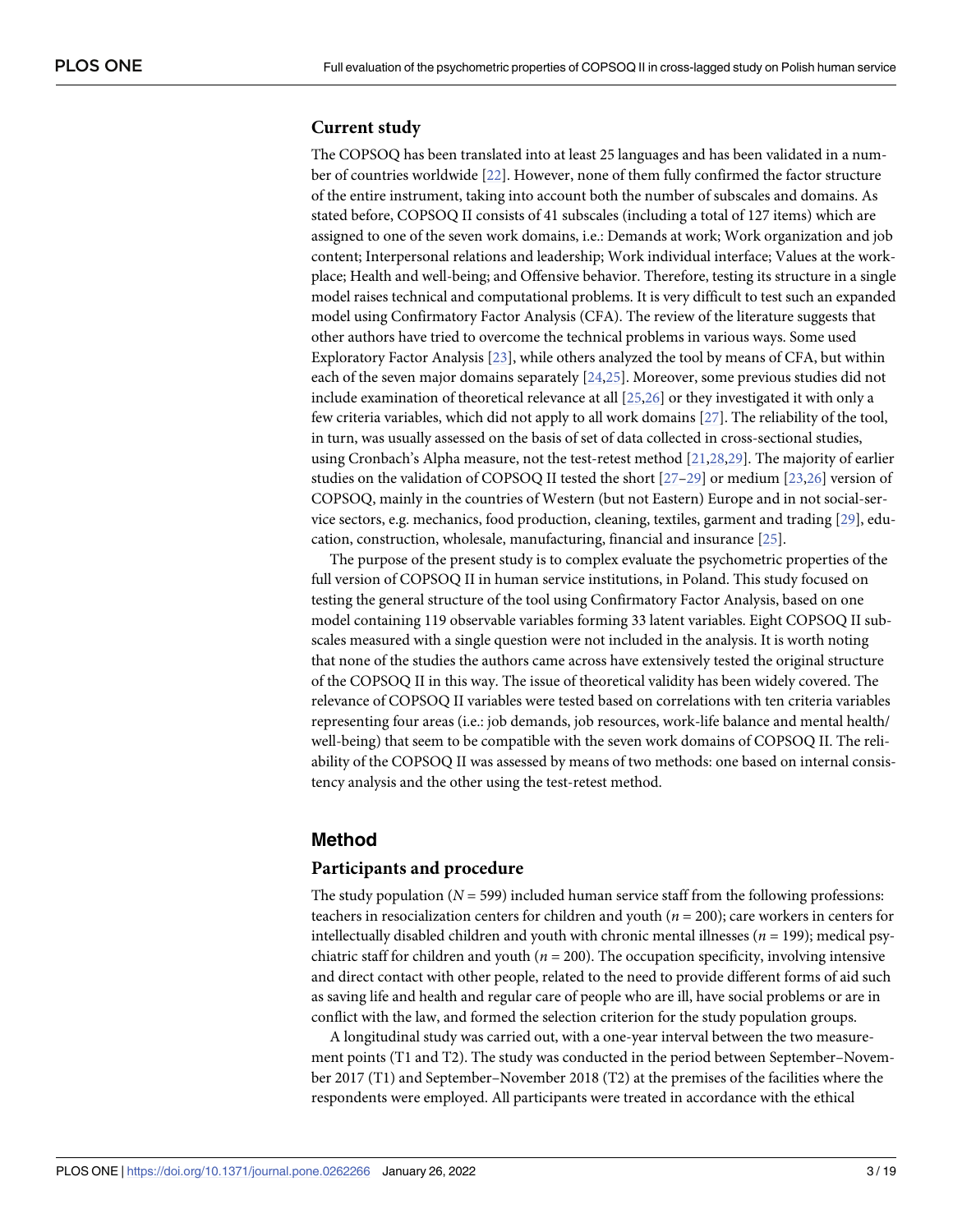<span id="page-3-0"></span>guidelines of the Helsinki Declaration. Full confidentiality of the data and anonymity were secured. Participants were asked to fill out the questionnaires and seal them in envelopes, which were subsequently collected by research assistants. Out of 1,000 distributed questionnaires, 751 (75%) were completed in the first step of the study (T1) and 599 (60% of the original pool) in the second stage (T2). Finally, 599 subjects were included in the analysis. The analyzed group consisted of 494 women (82.6%) and 105 men (17.4%), between 20 and 70 years of age (*M* = 42.5, *SD* = 9.39). Work experience ranged from 1 to 39 years (*M* = 14.40,  $SD = 9.96$ ). There were no significant differences in the distribution of *age*,  $F(2, 550) = 2.33$ , *p* = .099,  $\eta_p^2$  = .01, in the three analyzed occupational groups. There were, however, small (judged by the effect size) but significant differences in the length of service,  $F(2, 532) = 6.62$ ,  $p$  $= .001$ ,  $\eta_p^2 = .02$ . Care workers (*M* = 14.23, *SD* = 9.36) on average had less seniority in comparison to the medical staff (*M* = 18.26, *SD* = 11.37, *p* = .001).

## **Measures**

Apart from the subscales of the COPSOQ II, a few other variables were included in the study and used in the criteria analysis. These variables were categorized into four general groups: job demands, job resources, work-life imbalance, and health and well-being.

**Job demands.** Job demands included interpersonal conflicts at work and workload. Interpersonal conflicts relate to the quality of relationships at work and involve burdensome interactions with superiors and colleagues. These can be of varying severity, from minor quarrels to mental struggles [[30](#page-18-0)]. Workload covers the physical and psychological costs incurred by the employee in carrying out tasks, and is usually measured by the number of working hours, the amount of work performed, the number of activities performed per unit of time, and the subjectively assessed physical and mental effort put into work. These variables were measured with two instruments developed by Spector and Jex [\[30\]](#page-18-0): Interpersonal Conflicts at Work Scale (ICAWS) and Quantitative Workload Inventory (QWI). The tools consist of four and five items respectively (e.g. "How often do you get into arguments with others at work?"; "How often does your job require you to work very fast?"), with a five-point response scale, ranging from 1 (*less than once a month*) to 5 (*a few times daily*).

**Job resources.** Job resources included social support at work from supervisors and coworkers. In order to assess these variables, a subscale of the Psychosocial Work Conditions was used [\[31\]](#page-18-0). This 16-item subscale measures two sources of social support: from supervisors and from co-workers (e.g. "To what extent can you count on your superiors to give you directions on how to resolve a difficult situation?"*)*. All items are scored from 1 (*very limited extent*) to 5 (*very large extent*).

**Work-life imbalance.** This is represented by work-family and family-work conflicts. These are types of role conflict, in which role requirements related to one area of life make it difficult or impossible to fulfill role requirements related to another area of life [\[32\]](#page-18-0). These variables were assessed with the Work-Family and Family-Work Conflict Scale [\[33](#page-18-0)]. This is a tenitem instrument (e.g. "The demands of my work interfere with my home and family life"; "I have to put off doing things at work because of demands on my time at home") with a sevenpoint response scale, ranging from 1 (*strongly disagree*) to 6 (*strongly agree*).

**Health and well-being.** These include three variables–depression, job burnout and job satisfaction. Depression was assessed using the Center for Epidemiological Studies Depression Scale (CES-D: [\[34\]](#page-18-0)). The CES-D consists of 20 statements, which measure the frequency of depressive symptoms experienced in the past week. The statements refer to depressed mood, feelings of guilt and hopelessness, psychomotor slowdown and sleep disorders (e.g. "I didn't want to eat; I didn't have an appetite"). Answers are provided on a four-point scale, from  $0 =$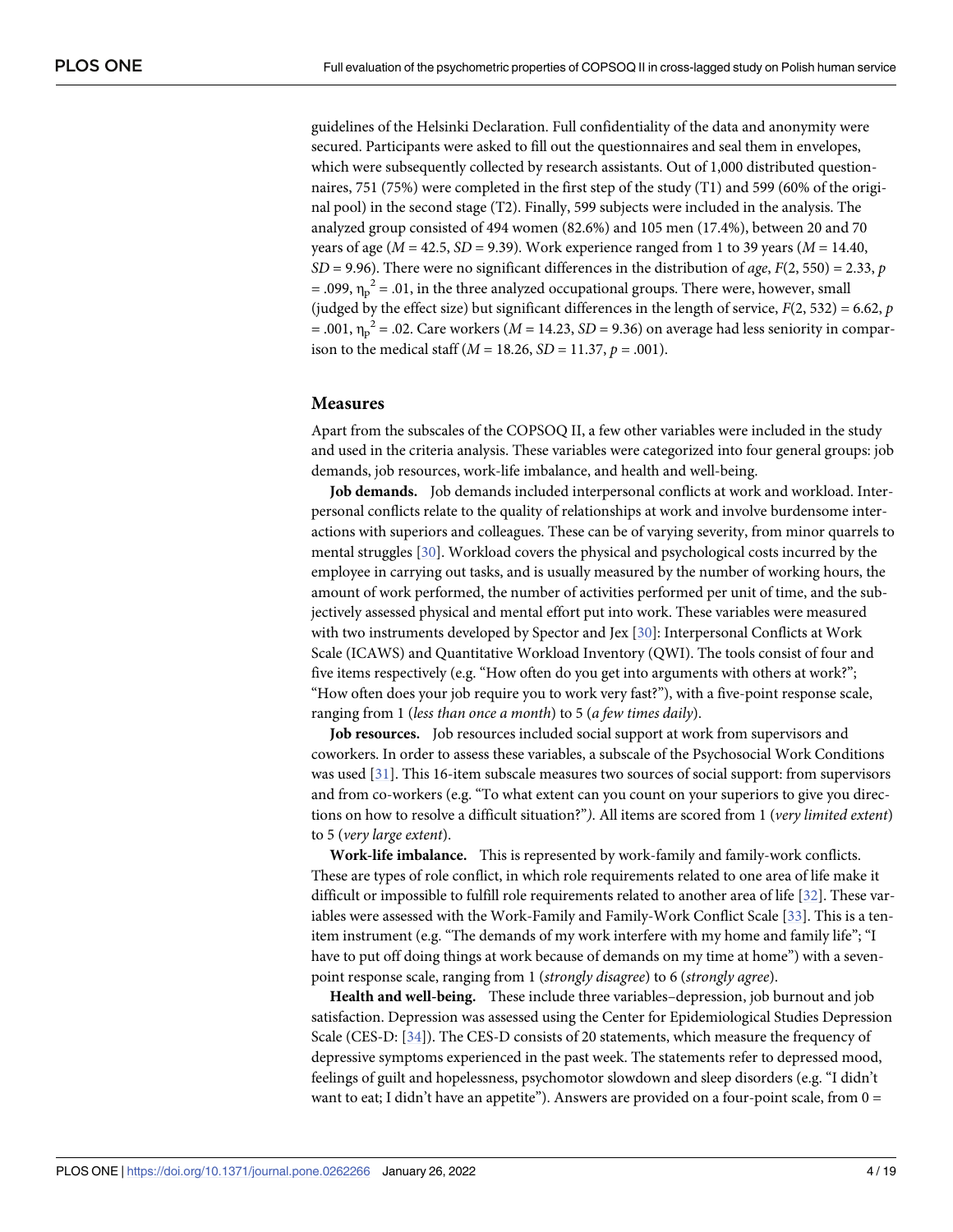### <span id="page-4-0"></span>**[Table](#page-6-0) 1. Descriptive statistics for 33 subscales including two measurement points.**

|                                | Time point       | $\boldsymbol{N}$ | $\boldsymbol{M}$ | Me       | <b>SD</b> | <b>SE</b> |
|--------------------------------|------------------|------------------|------------------|----------|-----------|-----------|
| Quantitative demands           | 1                | 592              | 35.80            | 37.50    | 17.46     | 0.72      |
| Quantitative demands           | $\sqrt{2}$       | 592              | 35.90            | 37.50    | 16.90     | 0.69      |
| Work pace                      | $\mathbf{1}$     | 593              | 54.73            | 50.00    | 19.05     | 0.78      |
| Work pace                      | $\overline{2}$   | 593              | 53.72            | 50.00    | 18.52     | 0.76      |
| Cognitive demands              | $\mathbf{1}$     | 593              | 66.53            | 68.75    | 18.23     | 0.75      |
| Cognitive demands              | $\boldsymbol{2}$ | 593              | 63.08            | 62.50    | 18.69     | 0.77      |
| <b>Emotional demands</b>       | $\mathbf{1}$     | 595              | 70.36            | 75.00    | 18.55     | 0.76      |
| <b>Emotional demands</b>       | $\boldsymbol{2}$ | 595              | 67.24            | 68.75    | 19.58     | 0.80      |
| Demands for hiding emotions    | $\mathbf{1}$     | 594              | 55.51            | 58.33    | 21.58     | 0.89      |
| Demands for hiding emotions    | $\overline{2}$   | 594              | 57.04            | 58.33    | 21.19     | 0.87      |
| Influence                      | $\,1$            | 592              | 49.92            | 50.00    | 17.28     | 0.71      |
| Influence                      | $\boldsymbol{2}$ | 592              | 49.70            | 50.00    | 16.00     | 0.66      |
| Possibilities for development  | $\mathbf{1}$     | 587              | 65.44            | 68.75    | 19.16     | 0.79      |
| Possibilities for development  | $\boldsymbol{2}$ | 587              | 65.27            | 68.75    | 19.18     | 0.79      |
| Variation                      | $\mathbf{1}$     | 592              | 60.24            | 62.50    | 21.09     | 0.87      |
| Variation                      | $\boldsymbol{2}$ | 592              | 58.02            | 62.50    | 20.15     | 0.83      |
| Meaning of work                | $\mathbf{1}$     | 587              | 73.36            | 75.00    | 17.41     | 0.72      |
| Meaning of work                | $\overline{2}$   | 587              | 72.65            | 75.00    | 17.89     | 0.74      |
| Commitment to the workplace    | $\mathbf{1}$     | 594              | 61.52            | 62.50    | 17.87     | 0.73      |
| Commitment to the workplace    | $\sqrt{2}$       | 594              | 61.24            | 62.50    | 17.11     | 0.70      |
| Predictability                 | $\mathbf{1}$     | 586              | 60.75            | 62.50    | 20.43     | 0.84      |
| Predictability                 | $\overline{2}$   | 586              | 62.54            | 62.50    | 19.20     | 0.79      |
| Rewards                        | $\,1$            | 587              | 63.44            | 66.67    | 21.86     | 0.90      |
| Rewards                        | $\boldsymbol{2}$ | 587              | 63.78            | 66.67    | 19.89     | 0.82      |
| Role clarity                   | $\mathbf{1}$     | 587              | 77.52            | 75.00    | 16.51     | 0.68      |
| Role clarity                   | $\boldsymbol{2}$ | 587              | 76.17            | 75.00    | 17.67     | 0.73      |
| Role conflicts                 | $\mathbf{1}$     | 587              | 39.96            | 43.75    | 20.34     | 0.84      |
| Role conflicts                 | $\overline{2}$   | 587              | 40.04            | 43.75    | 19.77     | 0.82      |
| Quality of leadership          | $\mathbf{1}$     | 571              | 61.93            | 62.50    | 24.45     | 1.02      |
| Quality of leadership          | $\boldsymbol{2}$ | 571              | 60.76            | 62.50    | 24.11     | 1.01      |
| Social support from colleagues | $\mathbf{1}$     | 583              | 57.85            | 58.33    | 21.88     | 0.91      |
| Social support from colleagues | $\boldsymbol{2}$ | 583              | 56.99            | 58.33    | 20.10     | 0.83      |
| Social support from supervisor | $\mathbf{1}$     | 584              | 72.77            | 75.00    | 19.98     | 0.83      |
| Social support from supervisor | $\boldsymbol{2}$ | 584              | 70.92            | 75.00    | 19.69     | 0.81      |
| Social community at work       | $\mathbf{1}$     | 572              | 65.43            | 66.67    | 25.30     | 1.06      |
| Social community at work       | $\boldsymbol{2}$ | 572              | 61.36            | 66.67    | 24.73     | 1.03      |
| Job insecurity                 | $\mathbf{1}$     | 587              | 25.72            | 25.00    | 21.27     | 0.88      |
| Job insecurity                 | $\boldsymbol{2}$ | 587              | 26.94            | 25.00    | 21.90     | 0.90      |
| Job satisfaction               | $\mathbf{1}$     | 566              | 62.78            | 66.70    | 16.90     | 0.71      |
| Job satisfaction               | $\boldsymbol{2}$ | 566              | 63.55            | 66.70    | 15.50     | 0.65      |
| Work-family conflict           | $\mathbf{1}$     | 592              | 34.67            | 33.30    | 25.77     | 1.06      |
| Work-family conflict           | $\boldsymbol{2}$ | 592              | 24.19            | 23.20    | 17.24     | 0.71      |
| Family-work conflict           | $\mathbf{1}$     | 587              | 8.71             | 0.00     | 17.88     | 0.74      |
| Family-work conflict           | $\boldsymbol{2}$ | 587              | 9.25             | $0.00\,$ | 16.93     | 0.70      |
| Mutual trust between employees | $\mathbf{1}$     | 585              | 59.31            | 58.33    | 20.07     | 0.83      |
| Mutual trust between employees | $\boldsymbol{2}$ | 585              | 59.09            | 58.33    | 19.07     | 0.79      |
| Trust regarding management     | $\mathbf{1}$     | 589              | 65.87            | 62.50    | 19.18     | 0.79      |
|                                |                  |                  |                  |          |           |           |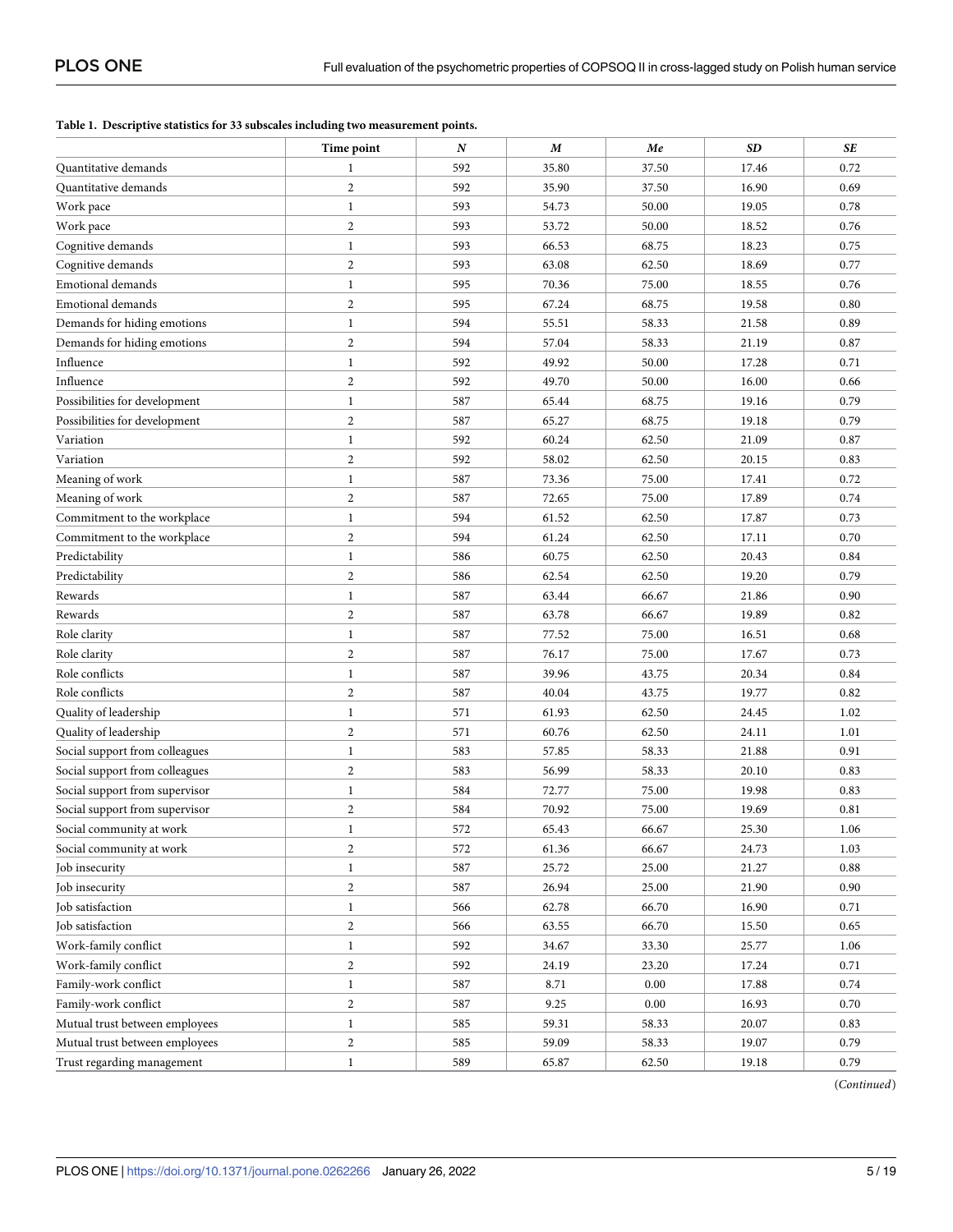|                            | Time point     | $\boldsymbol{N}$ | $\boldsymbol{M}$ | Me    | <b>SD</b> | <b>SE</b> |
|----------------------------|----------------|------------------|------------------|-------|-----------|-----------|
| Trust regarding management | 2              | 589              | 64.60            | 62.50 | 17.74     | 0.73      |
| Justice and respect        | 1              | 589              | 59.74            | 62.50 | 20.87     | 0.86      |
| Justice and respect        | $\overline{c}$ | 589              | 60.35            | 62.50 | 18.85     | 0.78      |
| Social inclusiveness       | 1              | 590              | 66.26            | 68.75 | 18.89     | 0.78      |
| Social inclusiveness       | $\overline{2}$ | 590              | 63.73            | 62.50 | 19.23     | 0.79      |
| Sleeping trouble           | 1              | 596              | 27.75            | 25.00 | 22.30     | 0.91      |
| Sleeping trouble           | $\overline{2}$ | 596              | 28.78            | 25.00 | 21.91     | 0.90      |
| Burnout                    |                | 595              | 39.24            | 43.75 | 19.94     | 0.82      |
| Burnout                    | 2              | 595              | 38.07            | 37.50 | 19.34     | 0.79      |
| <b>Stress</b>              | 1              | 594              | 33.90            | 31.25 | 19.20     | 0.79      |
| <b>Stress</b>              | $\overline{c}$ | 594              | 33.15            | 31.25 | 18.67     | 0.77      |
| Depressive symptoms        | 1              | 595              | 24.68            | 25.00 | 16.68     | 0.68      |
| Depressive symptoms        | $\overline{c}$ | 595              | 25.18            | 25.00 | 16.64     | 0.68      |
| Somatic stress symptoms    | 1              | 588              | 18.92            | 12.50 | 16.26     | 0.67      |
| Somatic stress symptoms    | $\overline{c}$ | 588              | 20.47            | 18.75 | 16.67     | 0.69      |
| Cognitive stress symptoms  | 1              | 593              | 23.58            | 25.00 | 16.68     | 0.69      |
| Cognitive stress symptoms  | $\overline{c}$ | 593              | 24.78            | 25.00 | 17.34     | 0.71      |
| Self-efficacy              | 1              | 587              | 60.28            | 61.13 | 20.15     | 0.83      |
| Self-efficacy              | $\overline{c}$ | 587              | 62.07            | 61.13 | 19.03     | 0.79      |

#### <span id="page-5-0"></span>**Table 1.** (Continued)

Note. N = sample size;  $M$  = mean value;  $Me$  = median;  $SD$  = standard deviation;  $SE$  = standard error of the mean.

<https://doi.org/10.1371/journal.pone.0262266.t001>

rarely or not at all (less than one day) to  $3 =$  most of the time or all the time (five to seven days). Job burnout was measured with the Oldenburg Burnout Inventory (OLBI: [\[35\]](#page-18-0)). This 16-item scale consists of two subscales for exhaustion and disengagement from work. Exhaustion is a response to intensive physical, affective, and cognitive strain; it manifests in fatigue, weariness, and a decrease in energy. Disengagement is expressed by distancing oneself from work and by experiencing negative affect towards it [\[36\]](#page-18-0). A five-point response scale ranged from 1 (*I completely disagree*) to 5 (*I completely agree*). Job satisfaction was measured with the Job Satisfaction Survey [[37](#page-18-0)]. This is a 36-item scale with a six-point response scale, ranging from 1 (*highly disagree*) to 6 (*highly agree*), that concerns employee attitudes towards the job and different aspects of the job, such as pay, promotion, communication or nature of work (e.g. "There is really too little chance for promotion on my job").

# **Analytical procedures**

For each subscale, the following descriptive statistics were calculated at both measurement points: mean (*M*), median (*Me*), standard deviation (*SD*) and the value of standard

#### **[Table](#page-6-0) 2. Model adequacy and goodness-of-fit indexes of the model.**

|       | XZ4      | $\mathbf{r}$<br>a |      | $X^2/df$ | <b>RMSEA</b> | <b>SRMR</b> | <b>CFI</b> | <b>FEIT</b><br>.        | <b>AIC</b> |
|-------|----------|-------------------|------|----------|--------------|-------------|------------|-------------------------|------------|
| Model |          |                   |      |          |              |             |            |                         |            |
|       | 13994.83 | 6374              | .001 | 2.20     | .045         | .06         | .81        | 70<br>$\cdot$ / $\cdot$ | 626661.68  |

*Note*. RMSEA = root mean square error of approximation; SRMR = standardized root mean square residual; CFI = comparative fit index; TLI = Tucker Lewis index; AIC = Akaike's information criterion; No respecifications of model were used.

<https://doi.org/10.1371/journal.pone.0262266.t002>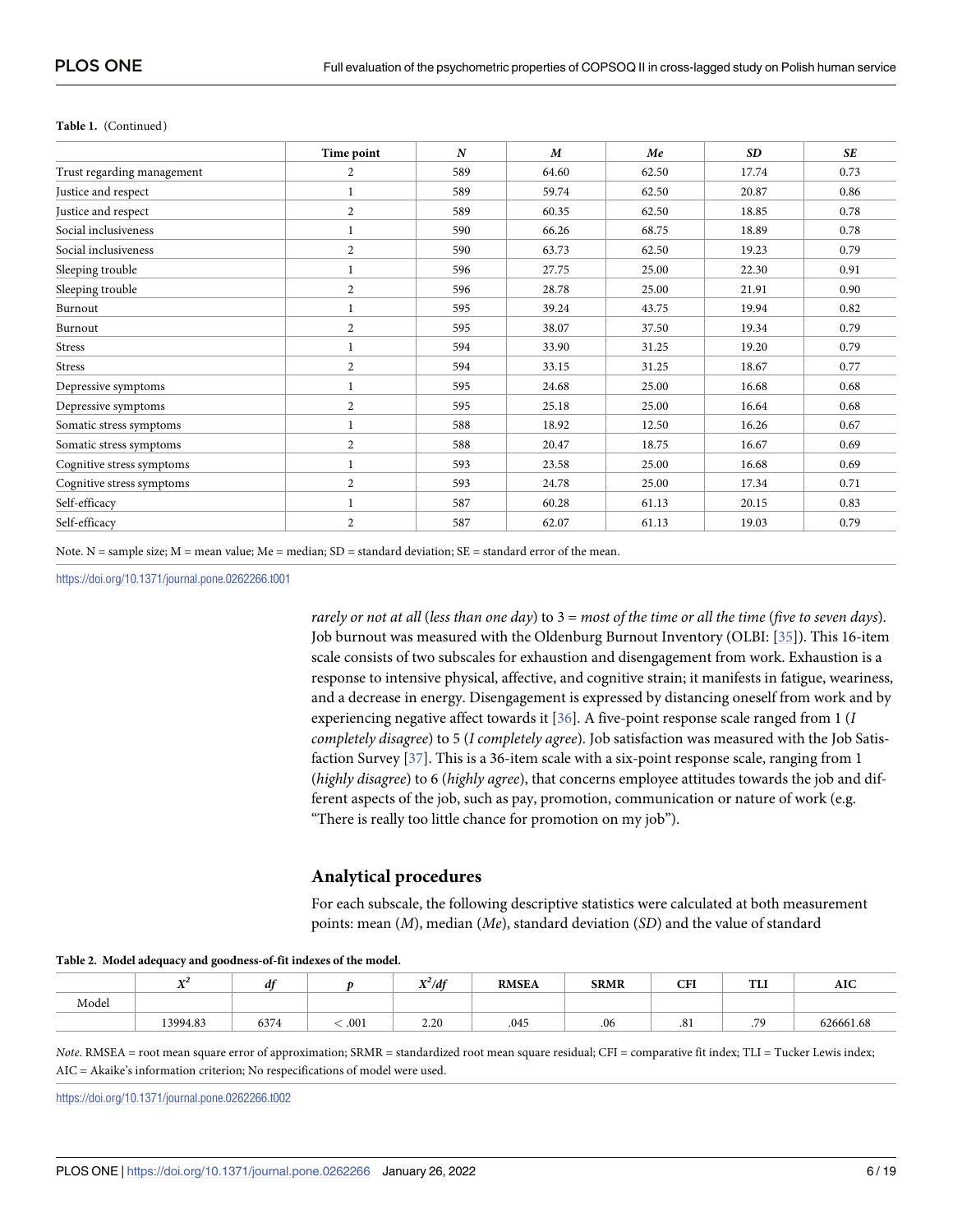<span id="page-6-0"></span>measurement error (*SE*). Confirmatory Factor Analysis (CFA) was carried out to check the structure of the hypothesized model. A factor-based approach proposed by the authors of the questionnaire's original version [[19](#page-17-0)] was followed. Eight COPSOQ II subscales measured with a single question (related to: general health, rumors, conflicts at work, disruptive behavior, sexual harassment, threatening and physical violence, and mobbing) were not included in the analysis. Hence, CFA was carried out on 33 subscales based on one model, which included 119 observable variables forming 33 latent variables. Next, reliability analysis was performed using two methods: one based on internal consistency analysis and the other using the test-retest method. An analysis of theoretical validity was calculated by the means of coefficients of COP-SOQ II variable correlations with criteria variables and covered interpersonal conflict at work, workload, co-worker and supervisor support, work-family and family-work conflicts, depression, job burnout (including exhaustion and disengagement from work) and job satisfaction. The subscales of COPSOQ II and all criteria variables fell within the scope of the questionnaire. Descriptive statistics and reliability analyses were carried out for the data collected in both measurements. Other analyses were based on the results obtained in the first measurement.

# **Ethics**

The study was approved by the Regional Ethics and Bioethics Committee of the Cardinal Wyszyński University in Warsaw (KEiB—31/2020 of June 10, 2020) and informed consent was obtained from all individual participants included in the study.

## **Results**

### **Descriptive statistics**

[Table](#page-4-0) 1 presents descriptive statistics for the 33 subscales at both measurement points.

## **Confirmatory factor analysis**

In order to perform the CFA analysis on the model with 119 items and 33 scales, it was necessary to replace the missing data with an *expectation-maximization* (EM) algorithm. Missing data constituted only 1.8% of all data points. The analyses were carried out using the *lavaan* and *semTools* libraries in the R statistical environment. Confirmatory analysis was carried out using the extraction of factors, such as ML–*maximum likelihood*. The following standard fit parameters were computed: *Root Mean Square Error of Approximation* (RMSEA), *Standardized Root Mean Squared Residual* (SRMR), *Comparative Fit Index* (CFI) and *Tucker–Lewis Index* (TLI). Although there is no complete consensus among authors as to the criteria for a "good fit" of the model [\[38\]](#page-18-0), most assume that CFI and TLI *>* .90, RMSEA *<* .06 and SMRM *<* .08 indicate that the model represents a good or very good fit to the data. According to more relaxed criteria, the acceptable values are: CFI and TLI *>* .85, RMSEA *<* .08 and SMRM *<* 0.10 [\[39–41](#page-18-0)]. [Table](#page-5-0) 2 presents the indices of the model fit to the data.

Despite the restrictive assumptions of the confirmatory analysis, the model showed a good fit. Although the  $\chi^2$  statistic proved to be statistically significant–a typical result for large sample sizes–all other parameters indicated acceptable or good fit. The *CMIN* (*χ<sup>2</sup> /df*) coefficient showed almost ideal fit values (concentrating around 2), RMSEA was below .05, and SRMR was below .08, which indicates a very good fit. The CFI and TLI values were slightly lower than acceptable but considering that they were obtained without the necessity of additional "interfering" with the model by means of modification indexes–e.g. imposing measurement error covariance or removing items from subscales–they do not seem to be that problematic.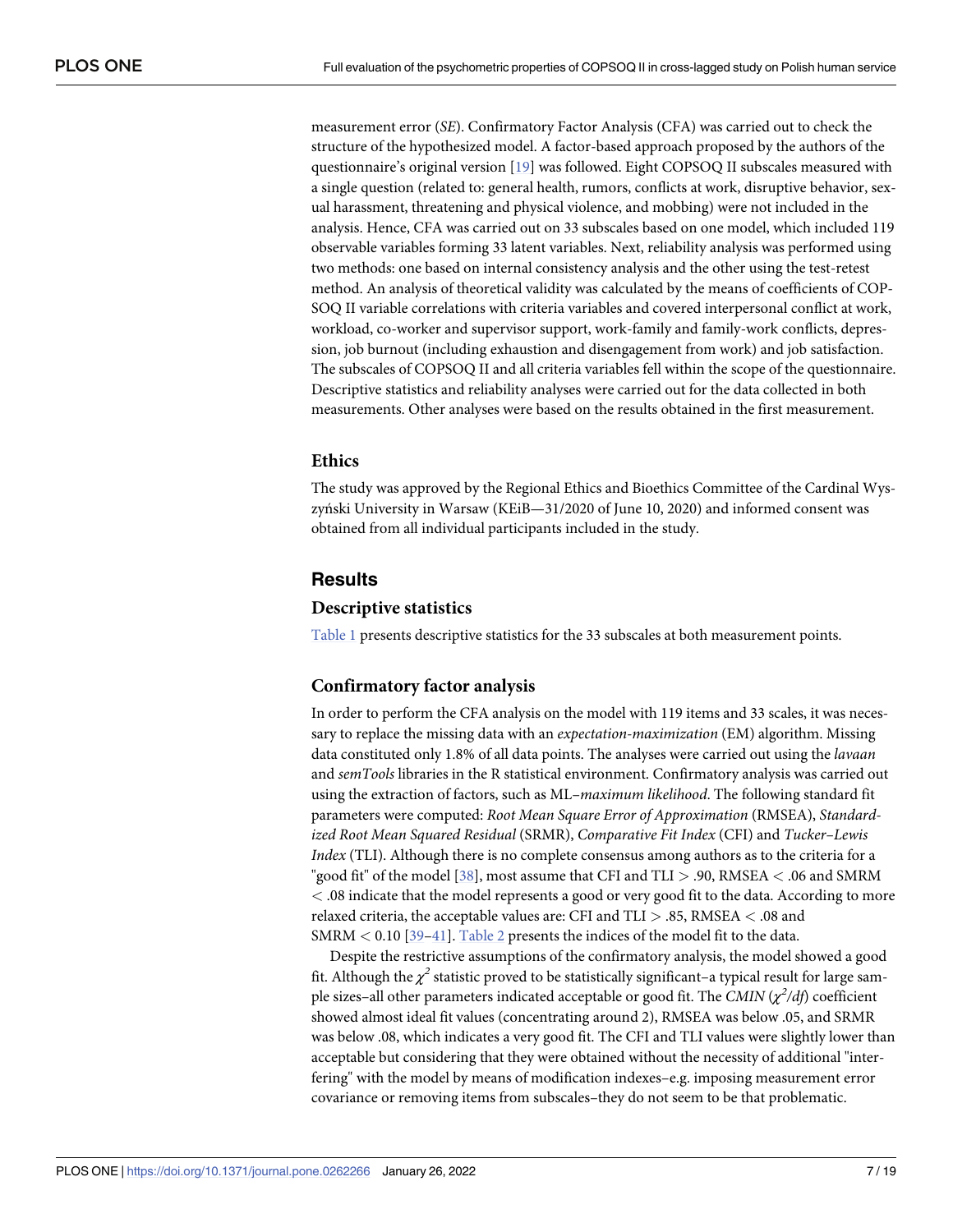|                                    | Coefficient | SE   | $\pmb{z}$ | p          | <b>Factor loadings</b> |
|------------------------------------|-------------|------|-----------|------------|------------------------|
| F1 - Quantitative demands          |             |      |           |            |                        |
| QD1                                | 17.19       | 1.06 | 16.27     | < 0.001    | .70                    |
| QD <sub>2</sub>                    | 12.92       | 1.30 | 9.95      | $< .001\,$ | .58                    |
| QD3                                | 16.10       | 1.19 | 13.58     | $< .001\,$ | .65                    |
| QD4                                | 11.65       | 1.32 | 8.80      | $< .001\,$ | .48                    |
| F <sub>2</sub> – Work pace         |             |      |           |            |                        |
| WP1                                | 16.51       | 1.01 | 16.31     | $< .001\,$ | .71                    |
| WP <sub>2</sub>                    | 16.61       | 1.05 | 15.79     | $< .001\,$ | .70                    |
| WP3                                | 16.65       | 0.96 | 17.34     | $<.001\,$  | .74                    |
| F3 - Cognitive demands             |             |      |           |            |                        |
| CD1                                | 13.39       | 1.22 | 10.98     | $< .001\,$ | .55                    |
| CD2                                | 15.98       | 1.06 | 15.09     | $< .001\,$ | .60                    |
| CD3                                | 17.95       | 0.95 | 18.99     | $< .001\,$ | .71                    |
| CD4                                | 13.15       | 1.10 | 11.93     | $< .001\,$ | .55                    |
| F4 - Emotional demands             |             |      |           |            |                        |
| ED1                                | 17.16       | 1.03 | 16.61     | $< .001\,$ | $.68\,$                |
| ED <sub>2</sub>                    | 17.31       | 1.19 | 14.54     | $<.001\,$  | .63                    |
| ED3                                | 17.74       | 1.02 | 17.38     | $< .001\,$ | .74                    |
| ED4                                | 11.25       | 1.18 | 9.51      | $< .001\,$ | .53                    |
| F5 - Demands for hiding emotions   |             |      |           |            |                        |
| HE1                                | 13.82       | 2.15 | 6.42      | $< .001\,$ | .42                    |
| HE <sub>2</sub>                    | 16.47       | 1.48 | 11.14     | $< .001\,$ | .59                    |
| HE3                                | 13.48       | 1.83 | 7.35      | $< .001\,$ | .48                    |
| F6 - Influence                     |             |      |           |            |                        |
| IN1                                | 14.31       | 1.69 | 8.47      | $< .001\,$ | .61                    |
| IN <sub>2</sub>                    | 7.93        | 1.84 | 4.31      | $< .001\,$ | .29                    |
| IN3                                | 16.82       | 1.40 | 12.01     | $< .001\,$ | .67                    |
| IN4                                | 13.07       | 1.68 | 7.80      | $< .001\,$ | .49                    |
| F7 - Possibilities for development |             |      |           |            |                        |
| PD1                                | 9.61        | 1.59 | 6.05      | $< .001\,$ | .43                    |
| PD <sub>2</sub>                    | 17.60       | 1.25 | 14.07     | $< .001\,$ | .73                    |
| PD3                                | 20.25       | 1.28 | 15.84     | $< .001\,$ | .76                    |
| PD4                                | 20.92       | 1.11 | 18.91     | $<.001\,$  | .81                    |
| F8 - Variation                     |             |      |           |            |                        |
| VA1                                | 23.72       | 3.18 | 7.46      | < 0.001    | .95                    |
| VA <sub>2</sub>                    | 8.03        | 1.78 | 4.50      | < 0.01     | .30                    |
| F9 - Meaning of work               |             |      |           |            |                        |
| $\text{MW1}$                       | 11.60       | 1.59 | 7.29      | $< .001\,$ | .58                    |
| $\rm MW2$                          | 15.02       | 1.52 | 9.87      | <.001      | .65                    |
| MW3                                | 15.50       | 1.28 | 12.08     | $< .001\,$ | .64                    |
| F10 - Commitment to the workplace  |             |      |           |            |                        |
| CW1                                | 10.94       | 1.48 | 7.38      | $< .001\,$ | .41                    |
| ${\rm\bf CW2}$                     | 18.30       | 1.29 | 14.15     | $<.001\,$  | .63                    |
| CW3                                | $11.87\,$   | 1.50 | 7.91      | $<.001\,$  | .44                    |
| ${\rm CW4}$                        | 12.80       | 1.24 | 10.34     | $<.001\,$  | .60                    |
| F11 - Predictability               |             |      |           |            |                        |
| $\rm PR1$                          | 16.65       | 0.98 | 16.97     | $< .001\,$ | .67                    |

<span id="page-7-0"></span>

| Table 3. Factor loadings/regression weights and significance of the paths for the subscales of COPSOQ II for the first measurement point, $N = 599$ , $N_{\text{items}} = 119$ . |  |
|----------------------------------------------------------------------------------------------------------------------------------------------------------------------------------|--|
|----------------------------------------------------------------------------------------------------------------------------------------------------------------------------------|--|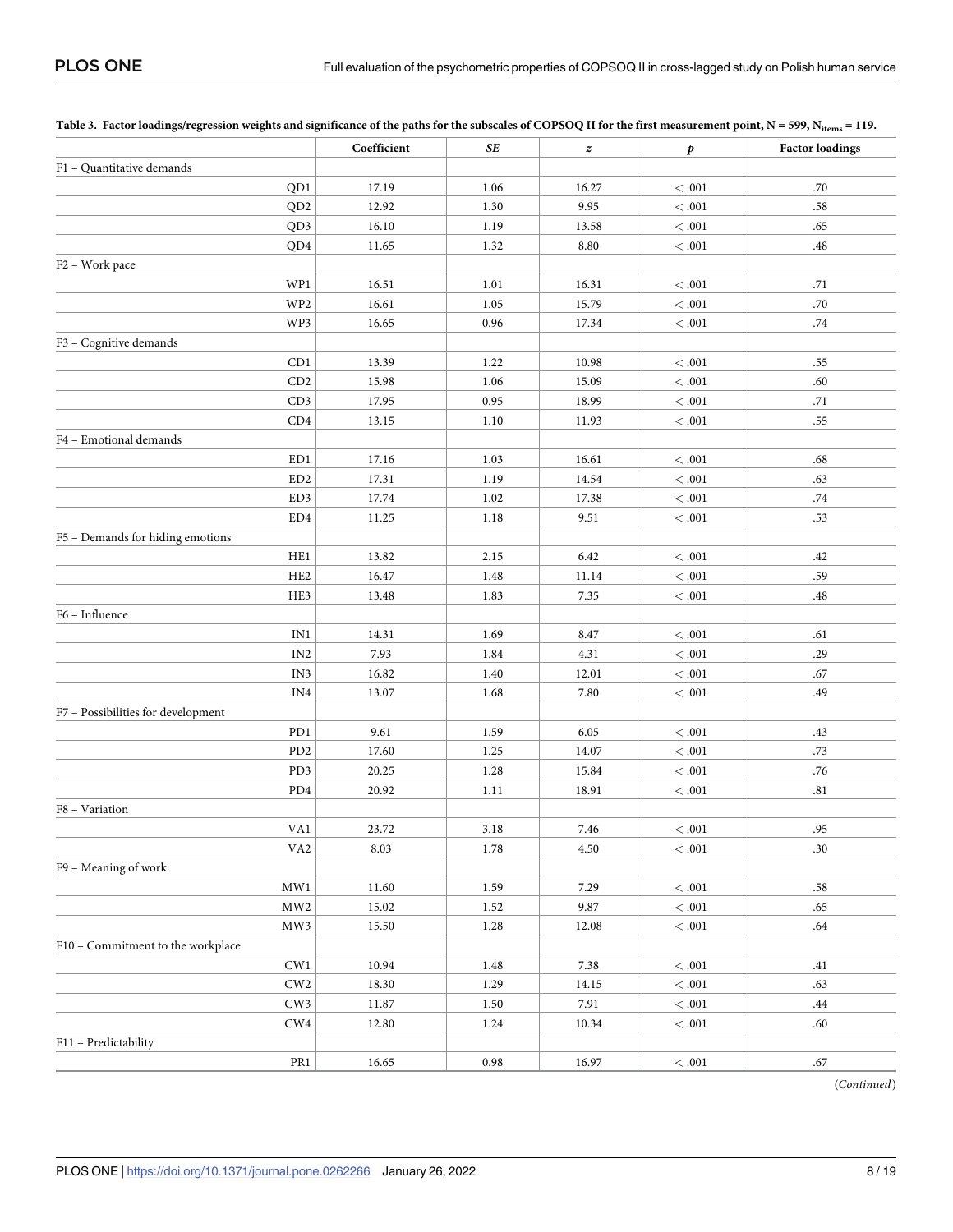## **Table 3.** (Continued)

|                                      | Coefficient | SE   | $\pmb{z}$ | $\pmb{p}$  | <b>Factor loadings</b> |
|--------------------------------------|-------------|------|-----------|------------|------------------------|
| PR <sub>2</sub>                      | 16.31       | 0.96 | 17.01     | $< .001\,$ | .76                    |
| F12 - Rewards                        |             |      |           |            |                        |
| RE1                                  | 19.40       | 0.97 | 20.07     | $<.001$    | .77                    |
| RE <sub>2</sub>                      | 21.12       | 0.89 | 23.64     | $<.001$    | .84                    |
| RE3                                  | 19.27       | 0.88 | 21.83     | $< .001\,$ | .81                    |
| F13 - Role clarity                   |             |      |           |            |                        |
| CL1                                  | 14.02       | 0.99 | 14.11     | $< .001\,$ | .65                    |
| CL2                                  | 14.86       | 0.88 | 16.95     | $< .001\,$ | .77                    |
| CL <sub>3</sub>                      | 14.58       | 0.85 | 17.14     | $< .001\,$ | .77                    |
| F14 - Role conflicts                 |             |      |           |            |                        |
| CO <sub>1</sub>                      | 18.76       | 1.11 | 16.86     | $< .001\,$ | .70                    |
| CO <sub>2</sub>                      | 14.30       | 1.35 | 10.56     | $< .001\,$ | .51                    |
| CO <sub>3</sub>                      | 19.97       | 1.13 | 17.73     | $< .001\,$ | .74                    |
| CO <sub>4</sub>                      | 16.62       | 1.11 | 14.96     | $<.001\,$  | .63                    |
| F15 - Quality of leadership          |             |      |           |            |                        |
| QL1                                  | 23.16       | 0.85 | 27.40     | < 0.001    | .88                    |
| QL <sub>2</sub>                      | 24.40       | 0.81 | 30.25     | $< .001\,$ | .89                    |
| QL3                                  | 22.71       | 0.92 | 24.67     | $< .001\,$ | .89                    |
| QL4                                  | 24.00       | 0.88 | 27.24     | $< .001\,$ | .87                    |
| F16 - Social support from colleagues |             |      |           |            |                        |
| SC1                                  | 19.05       | 0.98 | 19.50     | $< .001\,$ | .78                    |
| SC <sub>2</sub>                      | 21.47       | 0.96 | 22.44     | $< .001\,$ | .82                    |
| SC <sub>3</sub>                      | 18.02       | 0.97 | 18.64     | $< .001\,$ | .69                    |
| F17 - Social support from supervisor |             |      |           |            |                        |
| SS <sub>1</sub>                      | 24.20       | 1.04 | 23.19     | $< .001\,$ | .85                    |
| SS <sub>2</sub>                      | 25.98       | 0.89 | 29.13     | $< .001\,$ | .94                    |
| SS <sub>3</sub>                      | 21.07       | 1.00 | 21.10     | $< .001\,$ | .76                    |
| F18 - Social community at work       |             |      |           |            |                        |
| SW1                                  | 17.83       | 0.89 | 19.94     | $<.001\,$  | .84                    |
| SW <sub>2</sub>                      | 17.74       | 0.90 | 19.69     | $< .001\,$ | .81                    |
| SW <sub>3</sub>                      | 19.38       | 0.93 | 20.91     | $< .001\,$ | .81                    |
| F19 - Job insecurity                 |             |      |           |            |                        |
| JI1                                  | 18.20       | 1.21 | 15.00     | $< .001\,$ | .65                    |
| $\overline{J}12$                     | 19.59       | 1.16 | 16.83     | $< .001\,$ | $.78\,$                |
| JI3                                  | 19.09       | 1.14 | 16.78     | $< .001\,$ | .71                    |
| JI4                                  | 14.81       | 1.38 | 10.73     | $< .001\,$ | .46                    |
| F20 - Job satisfaction               |             |      |           |            |                        |
| JS1                                  | 15.86       | 1.10 | 14.38     | $< .001\,$ | .71                    |
| JS <sub>2</sub>                      | 16.18       | 1.06 | 15.21     | $< .001\,$ | .74                    |
| JS3                                  | 13.90       | 1.03 | 13.51     | $< .001\,$ | .73                    |
| JS4                                  | 14.83       | 1.05 | 14.12     | $< .001\,$ | $.78\,$                |
| F21 - Work-family conflict           |             |      |           |            |                        |
| WF1                                  | 14.68       | 1.38 | 10.65     | $< .001\,$ | .46                    |
| WF <sub>2</sub>                      | 26.84       | 0.99 | 27.18     | $< .001\,$ | .86                    |
| WF3                                  | 27.65       | 1.01 | 27.29     | $< .001\,$ | .91                    |
| WF4                                  | 24.67       | 1.21 | $20.41\,$ | $<.001\,$  | .73                    |
| F22 - Family-work conflict           |             |      |           |            |                        |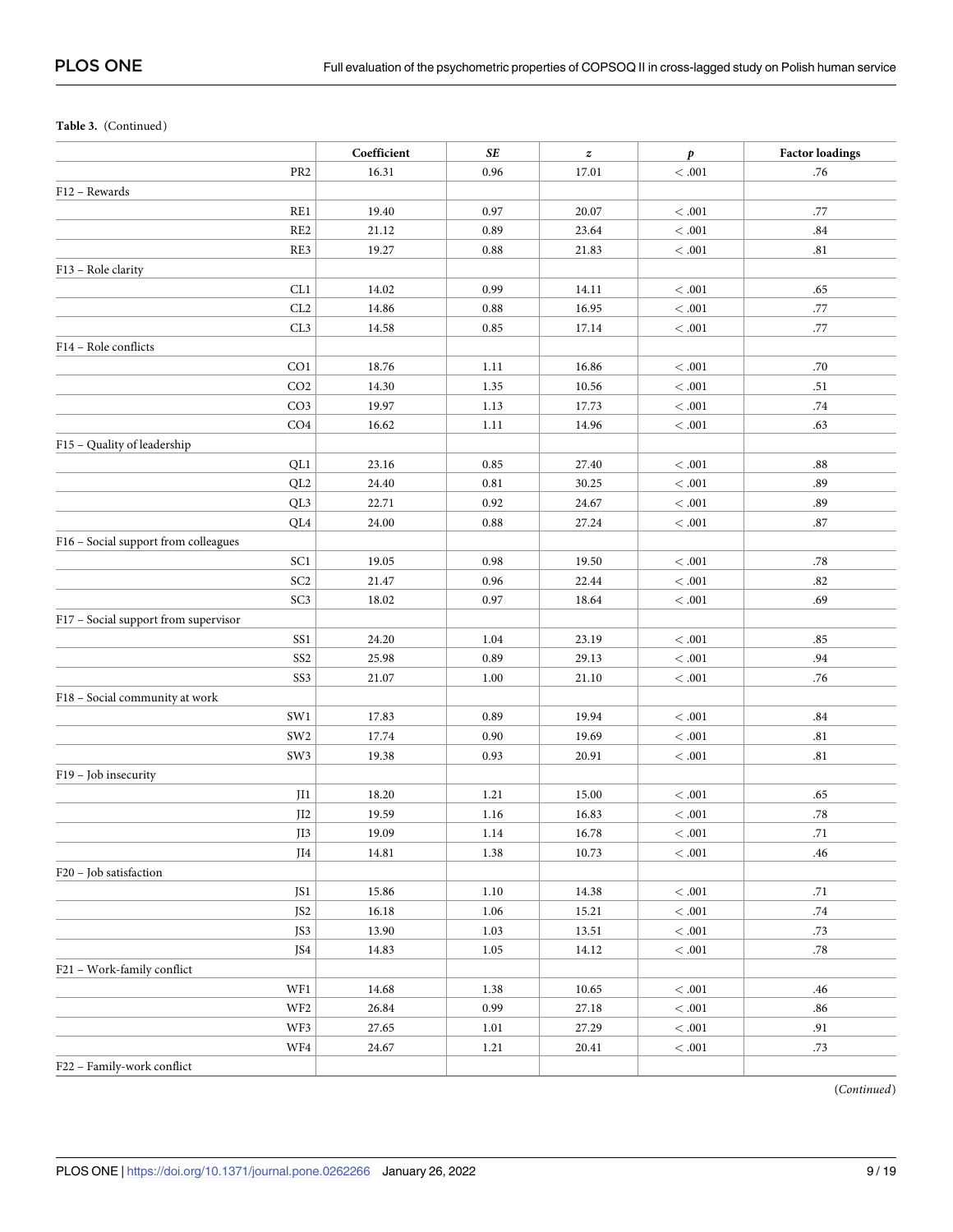**Table 3.** (Continued)

|                                      | Coefficient | SE   | $\pmb{z}$ | $\boldsymbol{p}$ | <b>Factor loadings</b> |
|--------------------------------------|-------------|------|-----------|------------------|------------------------|
| FW1                                  | 16.98       | 1.44 | 11.83     | $<.001$          | $\boldsymbol{.88}$     |
| FW <sub>2</sub>                      | 15.31       | 1.29 | 11.92     | $< .001\,$       | .90                    |
| F23 - Mutual trust between employees |             |      |           |                  |                        |
| TE1                                  | 23.24       | 1.05 | 22.15     | $<.001$          | $.88\,$                |
| TE <sub>2</sub>                      | 21.02       | 1.09 | 19.25     | $< .001\,$       | .79                    |
| TE3                                  | 8.82        | 1.41 | 6.24      | $<.001\,$        | .41                    |
| F24 - Trust regarding management     |             |      |           |                  |                        |
| TM1                                  | 17.04       | 1.02 | 16.73     | < 0.001          | .74                    |
| TM <sub>2</sub>                      | 17.79       | 0.98 | 18.23     | $< .001\,$       | .77                    |
| TM3                                  | 12.00       | 1.36 | 8.79      | <.001            | .43                    |
| TM4                                  | 20.16       | 0.87 | 23.06     | $< .001\,$       | .80                    |
| F25 - Justice and respect            |             |      |           |                  |                        |
| JU1                                  | 20.73       | 0.89 | 23.39     | $< .001\,$       | .83                    |
| JU <sub>2</sub>                      | 19.02       | 0.94 | 20.23     | $< .001\,$       | .73                    |
| JU3                                  | 19.07       | 0.83 | 23.02     | $< .001\,$       | .83                    |
| JU4                                  | 18.20       | 0.91 | 20.04     | $< .001\,$       | .77                    |
| F26 - Social inclusiveness           |             |      |           |                  |                        |
| SI1                                  | 15.97       | 1.21 | 13.19     | < 0.001          | .60                    |
| SI <sub>2</sub>                      | 15.79       | 1.42 | 11.08     | $< .001\,$       | .57                    |
| SI3                                  | 14.42       | 1.11 | 12.94     | $< .001\,$       | .67                    |
| SI <sub>4</sub>                      | 15.63       | 1.29 | 12.11     | $< .001\,$       | .57                    |
| F28 - Sleeping trouble               |             |      |           |                  |                        |
| SL <sub>1</sub>                      | 21.50       | 0.88 | 24.47     | < 0.001          | .81                    |
| SL <sub>2</sub>                      | 20.15       | 1.06 | 18.93     | $< .001\,$       | .77                    |
| SL <sub>3</sub>                      | 20.75       | 0.94 | 22.11     | $< .001\,$       | .78                    |
| SL <sub>4</sub>                      | 20.89       | 0.90 | 23.22     | $< .001\,$       | .85                    |
| F29 - Burnout                        |             |      |           |                  |                        |
| BO <sub>1</sub>                      | 18.47       | 0.72 | 25.55     | $< .001\,$       | .83                    |
| BO <sub>2</sub>                      | 19.34       | 0.77 | 25.19     | $< .001\,$       | .83                    |
| BO <sub>3</sub>                      | 18.22       | 0.79 | 23.19     | $< .001\,$       | .77                    |
| BO <sub>4</sub>                      | 19.25       | 0.80 | 24.11     | <.001            | .83                    |
| F30 – Stress                         |             |      |           |                  |                        |
| ST <sub>1</sub>                      | 16.72       | 0.93 | 17.93     | < 0.01           | .66                    |
| ST <sub>2</sub>                      | 16.25       | 0.81 | 19.95     | $<.001\,$        | .74                    |
| ST3                                  | 17.70       | 0.83 | 21.44     | $< .001\,$       | .77                    |
| ST <sub>4</sub>                      | 19.00       | 0.81 | 23.56     | $< .001\,$       | .79                    |
| F31 - Depressive symptoms            |             |      |           |                  |                        |
| DS1                                  | 13.07       | 0.91 | 14.31     | $< .001\,$       | .60                    |
| DS <sub>2</sub>                      | 16.36       | 0.82 | 19.98     | $< .001\,$       | .72                    |
| DS3                                  | 14.62       | 0.95 | 15.43     | $< .001\,$       | .64                    |
| DS4                                  | 12.92       | 0.82 | 15.69     | $< .001\,$       | .62                    |
| F32 - Somatic stress symptoms        |             |      |           |                  |                        |
| SO <sub>1</sub>                      | 11.29       | 1.02 | 11.12     | $< .001\,$       | .54                    |
| $\rm SO2$                            | 14.73       | 0.99 | 14.84     | $< .001\,$       | .62                    |
| SO <sub>3</sub>                      | 12.45       | 0.90 | 13.78     | $<.001\,$        | .62                    |
| SO <sub>4</sub>                      | 16.22       | 0.84 | 19.39     | $<.001\,$        | .70                    |
| F33 - Cognitive stress symptoms      |             |      |           |                  |                        |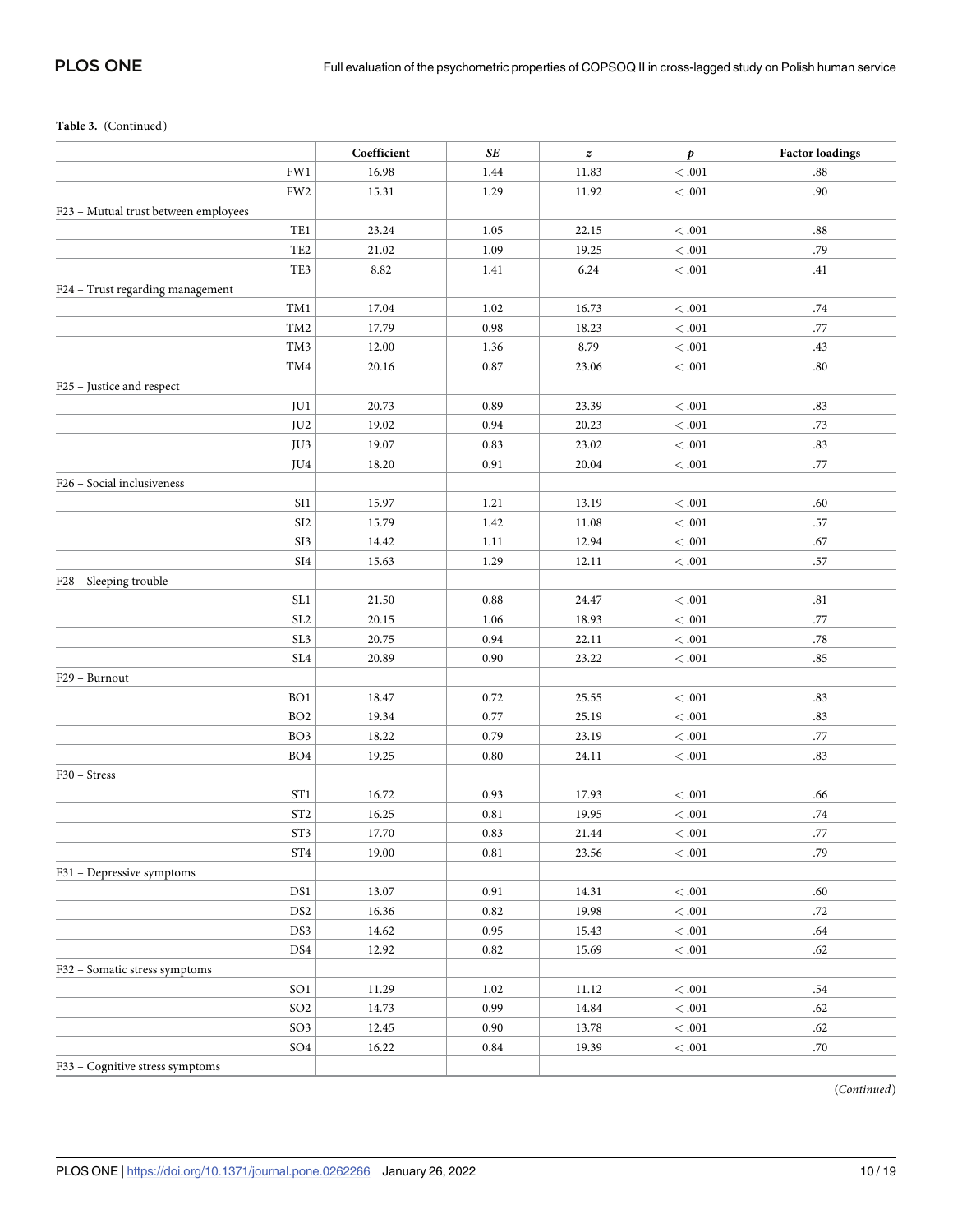|                     | Coefficient | <b>SE</b> | $\boldsymbol{z}$ | p     | <b>Factor loadings</b> |
|---------------------|-------------|-----------|------------------|-------|------------------------|
| CS <sub>1</sub>     | 15.48       | 0.77      | 20.05            | <.001 | .73                    |
| CS <sub>2</sub>     | 14.40       | 0.67      | 21.43            | <.001 | .72                    |
| CS <sub>3</sub>     | 13.91       | 0.87      | 16.06            | <.001 | .64                    |
| CS4                 | 14.85       | 0.82      | 18.02            | <.001 | .67                    |
| F34 - Self-efficacy |             |           |                  |       |                        |
| SE <sub>1</sub>     | 17.61       | 0.85      | 20.83            | <.001 | .73                    |
| SE <sub>2</sub>     | 17.70       | 1.02      | 17.39            | <.001 | .64                    |
| SE3                 | 16.90       | 0.86      | 19.61            | <.001 | .72                    |
| SE4                 | 19.61       | 0.84      | 23.46            | <.001 | .79                    |
| SE <sub>5</sub>     | 19.45       | 0.89      | 21.77            | <.001 | .77                    |
| SE6                 | 19.87       | 0.88      | 22.60            | <.001 | .78                    |

#### <span id="page-10-0"></span>**Table 3.** (Continued)

*Note*. Factor F27 (General Health) was excluded from analysis since it was consisting out of one item. Coefficient = unstandardized factor loading/regression coefficient. Std. all = standardized regression coefficients. The Item abbreviation is an accordance with the original COPSOQII.

<https://doi.org/10.1371/journal.pone.0262266.t003>

Further, the factor loadings for each item were analyzed. According to one standard, acceptable factor loadings should be greater than .32 [\[42\]](#page-18-0). All factor pathways proved to be significant, which indicates a good fit of the model. The values of factor loadings were mostly high or very high and ranged from .29 to .95 for individual subscales. Although the value of .29 may seem relatively low, given the complexity of the model and the number of analyzed parameters, it can be assumed that it is an acceptable value. [Table](#page-7-0) 3 presents factor loadings for all subscales included in the model. In all tables, factor numbers reflect the subscale numbers of the original COPSOQ II. Subscale no 27 (General Health) was excluded from all analyses since it consisted of only one item.

### **Reliability analysis**

Next, we assessed the reliability of each subscale. The measures of the internal consistency analysis were Cronbach's Alpha ( $\alpha$ ) and three coefficients Omega ( $\omega$ ), according to Raykov, Bentler and McDonald. According to Nunnally's criterion, an internal consistency ratio above .60 is considered acceptable in some cases, above .70 is considered good and above .80 is considered very good [\[43\]](#page-18-0). [Table](#page-11-0) 4 presents the reliability coefficients. The results of the analysis indicate that the vast majority of the COPSOQ II subscales demonstrate acceptable, good or very good measures of reliability. Four subscales have proved problematic in both measurements: variation, influence and commitment to the workplace, as well as demands for hiding emotions. Their measures of internal consistency yield below acceptable values; therefore, these subscales should be used with caution.

Although the model fit was acceptable, we have found some discriminatory problems with several subscales. [Table](#page-4-0) 1A in the Appendix presents Pearson's *r* correlational coefficients for the examined subscales/factors. In eight cases, the correlational coefficient exceeded the standard criterion of *r* = .85, which might indicate discriminatory problems and, thus, excessive similarities among some subscales. Cognitive demands (F3) and Emotional demands (F4) had a correlational coefficient value of *r* = .98; Meaning of work (F9) and Commitment to the workplace (F10), *r* = .92; Rewards (F12) and Trust regarding management (F24), *r* = .86; Quality of leadership (F15) and Social support from supervisor (F17), *r* = .86; Trust regarding management (F24) and Justice and respect (F25),  $r = 1.00$  (especially problematic); Stress (F30) and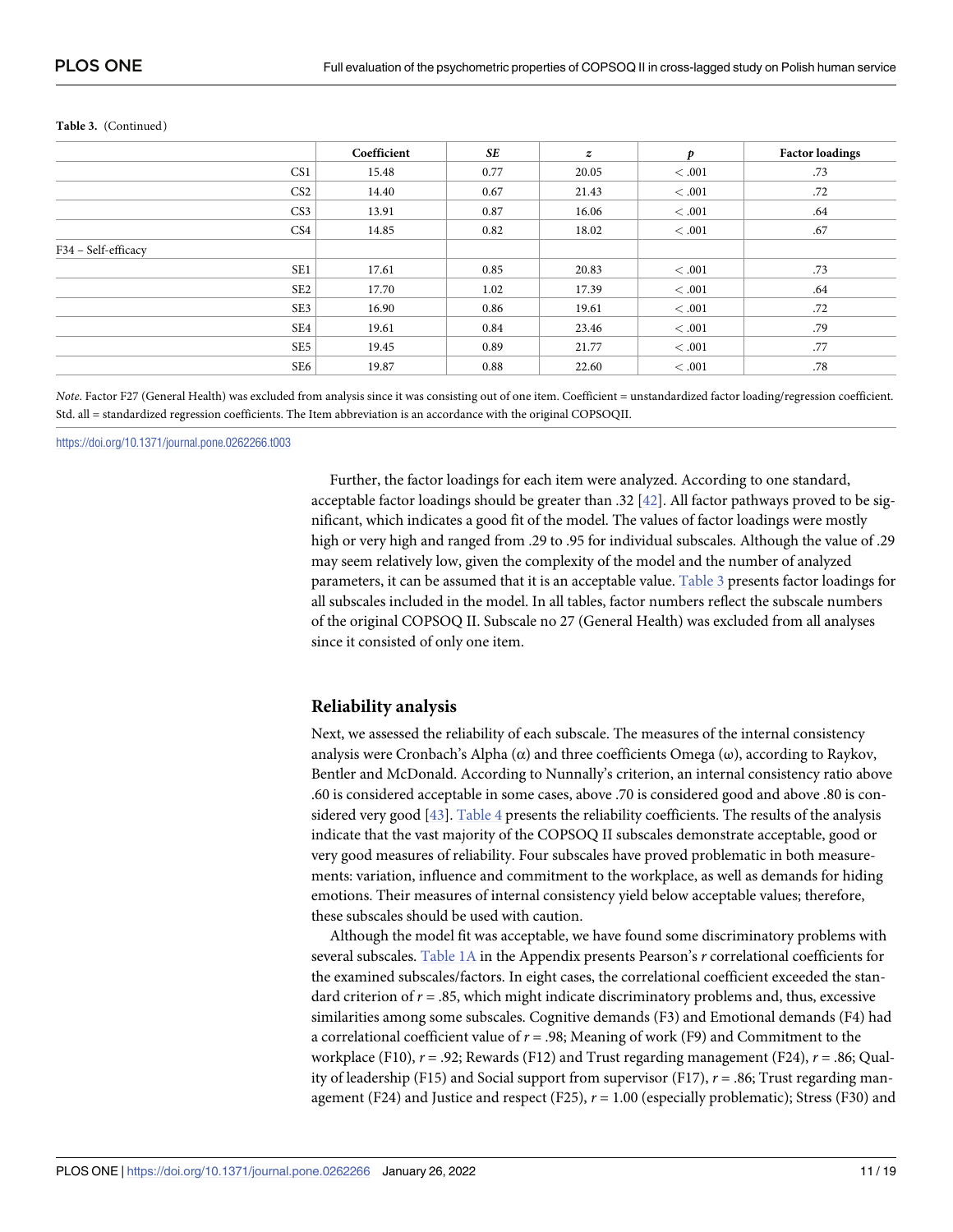<span id="page-11-0"></span>

|  |  |  |  | Table 4. Reliability coefficients for COPSOQ II subscales, $N = 599$ . |
|--|--|--|--|------------------------------------------------------------------------|
|--|--|--|--|------------------------------------------------------------------------|

| Subscale                       | Cronbach's alpha | Raykov's omega | Bentler's omega 2 | McDonald's omega 3 |
|--------------------------------|------------------|----------------|-------------------|--------------------|
| Quantitative demands           | .70              | .71            | .71               | .71                |
| Work pace                      | .76              | .76            | .76               | .76                |
| Cognitive demands              | .69              | .70            | .70               | .69                |
| <b>Emotional demands</b>       | .73              | .74            | .74               | .75                |
| Demands for hiding emotions    | .52              | .53            | .53               | .53                |
| Influence                      | .59              | .58            | .58               | .56                |
| Possibilities for development  | .77              | .79            | .79               | .81                |
| Variation                      | .43              | .60            | .60               | .60                |
| Meaning of work                | .65              | .69            | .69               | .71                |
| Commitment to the workplace    | .59              | .59            | .59               | .58                |
| Predictability                 | .67              | .67            | .67               | .67                |
| Rewards                        | .85              | .85            | .85               | .85                |
| Role clarity                   | .76              | .77            | .77               | .78                |
| Role conflicts                 | .73              | .74            | .74               | .75                |
| Quality of leadership          | .93              | .93            | .93               | .93                |
| Social support from colleagues | .79              | $.80\,$        | $.80\,$           | .80                |
| Social support from supervisor | .85              | .85            | .85               | .85                |
| Social community at work       | $.88\,$          | .89            | .89               | .89                |
| Job insecurity                 | .73              | .73            | .73               | .72                |
| <b>Job</b> satisfaction        | .82              | .82            | .82               | .81                |
| Work-family conflict           | .82              | .83            | .83               | .84                |
| Family-work conflict           | $.88\,$          | $.88\,$        | .88               | .89                |
| Mutual trust between employess | .71              | $.78\,$        | .78               | .79                |
| Trust regarding management     | .76              | .77            | .77               | .76                |
| Justice and respect            | .86              | .86            | .86               | .86                |
| Social inclusiveness           | .69              | .69            | .69               | .69                |
| Sleeping trouble               | .88              | $.88\,$        | .88               | .88                |
| Burnout                        | .89              | .89            | .89               | .89                |
| <b>Stress</b>                  | .82              | .82            | .82               | .83                |
| Depressive symptoms            | .74              | .74            | .74               | .74                |
| Somatic stress symptoms        | .71              | .72            | .72               | .72                |
| Cognitive stress symptoms      | .78              | .78            | .78               | .79                |
| Self-efficacy                  | .88              | .88            | .88               | .88                |

<https://doi.org/10.1371/journal.pone.0262266.t004>

Depressive symptoms (F31), *r* = .89; Stress (F30) and Cognitive stress symptoms (F33), *r* = .90; Depressive symptoms (F31) and Cognitive stress symptoms (F33), *r* = .98.

Generally, the results obtained indicate a good fit of the model to the data, despite its complexity and the discriminatory problems of several subscales. In all likelihood, the removal of questions with low factorial loadings from the questionnaire and, especially, the modification of the model based on modification indexes (e.g. imposition of the measurement errors covariance), would allow for a better fit. These measures, however, were decided against since the model already had an acceptable fit. Also, interference in the structure of the tool would make it difficult to compare the results of the survey using the Polish version of the questionnaire with the results obtained in other countries. In addition, the parameters of fit obtained in the study are satisfactory enough to confirm the structure of the tool in the version postulated by its authors [[19](#page-17-0)].

The results of the test-retest reliability analysis are presented in [Table](#page-12-0) 5. All observed *r*-Pearson correlation coefficients between the measured variables in the first and second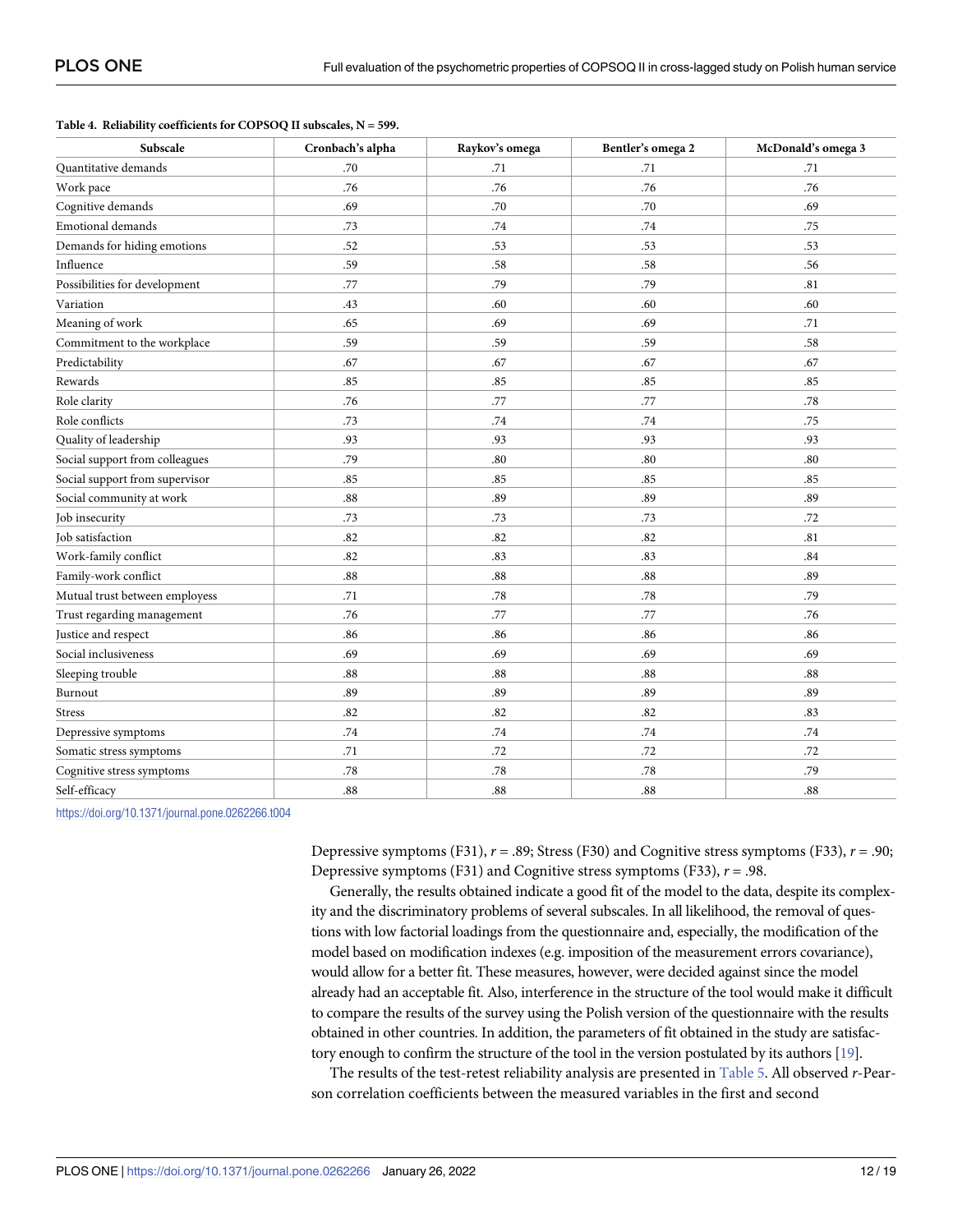| Subscale                       | r       | p         |
|--------------------------------|---------|-----------|
| Quantitative demands           | .29     | < .001    |
| Work pace                      | .28     | <.001     |
| Cognitive demands              | .26     | <.001     |
| <b>Emotional demands</b>       | .32     | <.001     |
| Demands for hiding emotions    | .19     | <.001     |
| Influence                      | .22     | $<.001\,$ |
| Possibilities for development  | .24     | < 0.01    |
| Variation                      | .21     | < 0.001   |
| Meaning of work                | .22     | < 0.001   |
| Commitment to the workplace    | .27     | <.001     |
| Predictability                 | .16     | < .001    |
| Rewards                        | .15     | <.001     |
| Role clarity                   | $.17\,$ | <.001     |
| Role conflicts                 | .33     | < 0.001   |
| Quality of leadership          | .19     | <.001     |
| Social support from colleagues | .24     | < 0.001   |
| Social support from supervisor | .19     | <.001     |
| Social community at work       | .19     | $<.001\,$ |
| Job insecurity                 | .34     | <.001     |
| Job satisfaction               | .23     | <.001     |
| Work-family conflict           | .24     | <.001     |
| Family-work conflict           | .26     | <.001     |
| Mutual trust between employees | .26     | < 0.01    |
| Trust regarding management     | .23     | <.001     |
| Justice and respect            | .25     | < 0.01    |
| Social inclusiveness           | .21     | <.001     |
| Sleeping trouble               | .24     | <.001     |
| Burnout                        | .27     | < 0.01    |
| <b>Stress</b>                  | .25     | < 0.001   |
| Depressive symptoms            | .32     | <.001     |
| Somatic stress symptoms        | .21     | <.001     |
| Cognitive stress symptoms      | .28     | <.001     |
| Self-efficacy                  | .20     | <.001     |

<span id="page-12-0"></span>**[Table](#page-11-0) 5. Test-retest Pearson's r reliability coefficients for two measurements.**

*Note*. � *p <* .05,

 $*$  *p*  $< .01$ ,

 $*** p < .001$ .

<https://doi.org/10.1371/journal.pone.0262266.t005>

measurements turned out to be positive and statistically significant, at the level of  $p < .001$ . The value of the correlation coefficients, however, is not high and ranges from  $r = .15$  to  $r =$ .34. A broader reference to these results can be found in the discussion.

# **Convergence validity**

[Table](#page-13-0) 6 presents the results of the correlation analysis for the convergence validity of the COP-SOQ II Polish version. In general, high levels of five types of *demands at work* (measured with the COPSOQ II) were related to high quantitative workload (from *r* = .29 for quantitative demands to  $r = .56$  for cognitive demands), work-family conflict (from  $r = .14$  for cognitive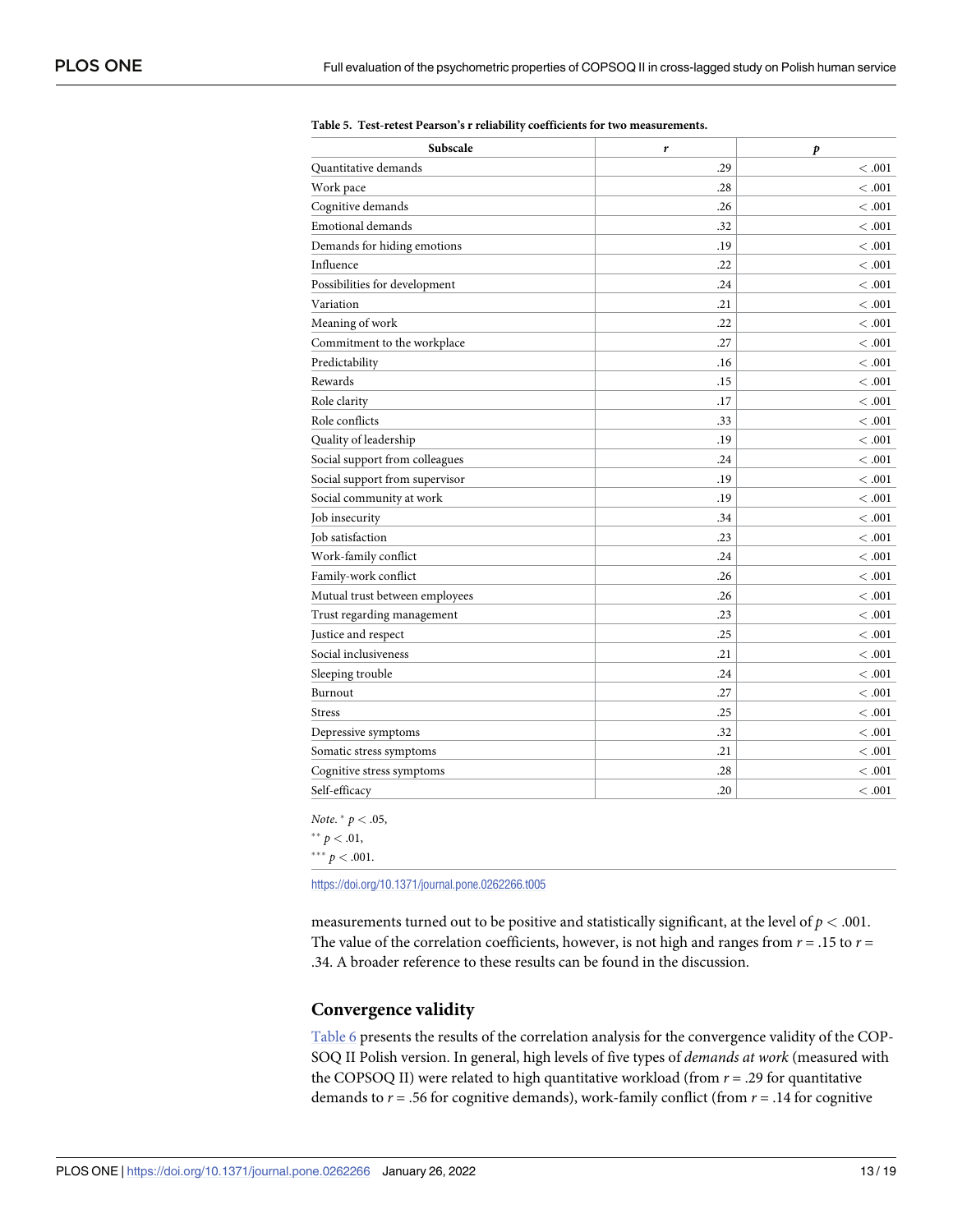#### <span id="page-13-0"></span>Table 6. Pearson's correlation coefficients for the COPSOQ II subscales and criteria variables, N = 599.

|                                | Criteria Variables       |                                   |                         |                         |                  |            |                                            |                     |                        |                      |
|--------------------------------|--------------------------|-----------------------------------|-------------------------|-------------------------|------------------|------------|--------------------------------------------|---------------------|------------------------|----------------------|
| <b>COPSOQ II Subscales</b>     | Quantitative<br>workload | conflict at work<br>Interpersonal | Work-family<br>conflict | Family-work<br>conflict | Depression       | Exhaustion | Disengagement<br>$\overline{vork}$<br>from | Job<br>satisfaction | Supervisors<br>support | Coworkers<br>support |
| <b>Quantitative demands</b>    | $.29***$                 | $.23***$                          | $.45***$                | $.35***$                | $.35***$         | $.50***$   | $.28***$                                   | $-.22***$           | $-.24***$              | $-.26***$            |
| <b>Work pace</b>               | $.56***$                 | .02                               | $.25***$                | $.12***$                | .07              | $.13***$   | $-.02$                                     | $-0.02$             | .01                    | $-.02$               |
| Cognitive demands              | $.46***$                 | $-.13**$                          | $.14***$                | $-.03$                  | $-.07$           | $-.02$     | $-.20***$                                  | $.08*$              | $.14***$               | $.15***$             |
| <b>Emotional demands</b>       | $.40***$                 | $-.09*$                           | $.21***$                | .01                     | .01              | $.12***$   | $-16***$                                   | $.09*$              | .07                    | .08                  |
| Demands for hiding emotions    | $.37***$                 | .02                               | $.28***$                | $.13***$                | $.14***$         | $.23***$   | $.14*$                                     | $-.12*$             | $-.19***$              | $-.13*$              |
| Influence                      | $.10*$                   | $-.08$                            | $-.06$                  | .03                     | $-.06$           | $-.21***$  | $-.27***$                                  | $.26***$            | $.29***$               | $.25***$             |
| Possibilities for development  | $.24***$                 | $-.13***$                         | .02                     | .01                     | $-.10*$          | $-.23***$  | $-.47***$                                  | $.42***$            | $.32***$               | $.27***$             |
| Variation                      | $.16***$                 | $-.03$                            | .03                     | .04                     | $-.03$           | $-.11*$    | $-.26***$                                  | $.21***$            | $.17***$               | $.16***$             |
| <b>Meaning of work</b>         | $.27***$                 | $-.22***$                         | $-.09*$                 | $-.14***$               | $-18***$         | $-.28***$  | $-46***$                                   | $.42***$            | $.32***$               | $.25***$             |
| Commitment to the workplace    | .02                      | $-.09*$                           | $-.18***$               | $-.09*$                 | $-.12$           | $-44***$   | $-.60***$                                  | $.62***$            | $.36***$               | $.24***$             |
| Predictability                 | $-.05$                   | $-.07$                            | $-.15***$               | $-.09*$                 | $-16***$         | $-32***$   | $-.38***$                                  | $.34***$            | $.39***$               | $.29***$             |
| Rewards                        | .01                      | $-.22***$                         | $-.14**$                | $-.08$                  | $\text{-}.15***$ | $-.35***$  | $-.50***$                                  | $.48***$            | $.54***$               | $.25***$             |
| <b>Role clarity</b>            | $-16***$                 | $-.34***$                         | $-.14**$                | $-.26**$                | $-.27***$        | $-.29***$  | $-.37***$                                  | $.34***$            | $.35***$               | $.31***$             |
| Role conflicts                 | $.24***$                 | $.28***$                          | $.32***$                | $.31***$                | $.38***$         | $.38***$   | $.37***$                                   | $-.28***$           | $-.34***$              | $-.31***$            |
| <b>Quality of leadership</b>   | $-.02$                   | $-.17***$                         | $-.23***$               | $-.12***$               | $-.22***$        | $-.36***$  | $-46***$                                   | $.43***$            | $.60***$               | $.31***$             |
| Social support from colleagues | $-.01$                   | $-.13***$                         | $-.15***$               | $-.09*$                 | $-.17***$        | $-.24***$  | $-.28***$                                  | $.28***$            | $.35***$               | $.43***$             |
| Social support from supervisor | .03                      | $-17***$                          | $-.15***$               | $-12**$                 | $-.19***$        | $-.29***$  | $-.34***$                                  | $.30***$            | $.57***$               | $.35***$             |
| Social community at work       | $.12**$                  | $-.36***$                         | $-.14***$               | $-.23***$               | $-.34***$        | $-.31***$  | $-.36***$                                  | $.30***$            | $.37***$               | $.53***$             |
| <b>Job</b> insecurity          | .08                      | $.27***$                          | $.14***$                | $.27***$                | $.36***$         | $.18***$   | $.13***$                                   | $-.07$              | $-.20***$              | $-.26***$            |
| <b>Job</b> satisfaction        | $-.04$                   | $-.17***$                         | $-.30***$               | $-.18***$               | $\text{-}.31***$ | $-.37***$  | $-.45***$                                  | $.46***$            | $.47***$               | $.39***$             |
| Work-family conflict           | $.29***$                 | $.26***$                          | $.63***$                | $.33***$                | $.36***$         | $.51***$   | $.37***$                                   | $-.33***$           | $-.25***$              | $-.22***$            |
| <b>Family-work conflict</b>    | $-.06$                   | $.36***$                          | $.25***$                | $.42***$                | $.38***$         | $.30***$   | $.28***$                                   | $-.19***$           | $-16***$               | $-.20***$            |
| Mutual trust between employees | $-.21***$                | $-.17***$                         | $-.24***$               | $-.23***$               | $-.28***$        | $-.28***$  | $-.25***$                                  | $.21***$            | $.28***$               | $.36***$             |
| Trust regarding management     | $-.01$                   | $-.28***$                         | $-.27***$               | $-.26***$               | $-.27***$        | $-0.39***$ | $-.51***$                                  | $.45***$            | $.60***$               | $.31***$             |
| Justice and respect            | $-.07$                   | $-.12**$                          | $-.28***$               | $-18***$                | -.21***          | $-.38***$  | $-48***$                                   | $.44***$            | $.54***$               | $.32***$             |
| Social inclusiveness           | $.15***$                 | $-.29***$                         | $-.12**$                | $-.19***$               | $-.21***$        | $-.24***$  | $-.34***$                                  | $.26***$            | $.38***$               | $.36***$             |
| Sleeping trouble               | .07                      | $.23***$                          | $.18***$                | $.10*$                  | $.33***$         | $.34***$   | $.21***$                                   | $-.17***$           | $-.21***$              | $-.20***$            |
| <b>Burnout</b>                 | $.16***$                 | $.19***$                          | $.31***$                | $.13***$                | $.31***$         | $.43***$   | $.23***$                                   | $-.25***$           | $\sim\!\!18^{***}$     | $-16***$             |
| <b>Stress</b>                  | $.10*$                   | $.22***$                          | $.26***$                | $.17***$                | $.44***$         | $.48***$   | $.29***$                                   | $-.29***$           | $-.19***$              | $-.20***$            |
| Depressive symptoms            | $-.06$                   | $.37***$                          | $.25***$                | $.22***$                | $.51***$         | $.42***$   | $.30***$                                   | $-.29***$           | $-.25***$              | $-.28***$            |
| Somatic stress symptoms        | $-.05$                   | $.38***$                          | $.14***$                | $.15***$                | $.49***$         | $.41***$   | $.30***$                                   | $-.25***$           | $-.22***$              | $-.24***$            |
| Cognitive stress symptoms      | $-.02$                   | $.36***$                          | $.28***$                | $.23***$                | $.47***$         | $.45***$   | $.31***$                                   | $-.27***$           | $-.24***$              | $-.25***$            |
| Self-efficacy                  | .03                      | $-.05$                            | $-.14***$               | $-.12**$                | $-.20***$        | $-.25***$  | $-16***$                                   | $.19***$            | $.17***$               | $.13***$             |

Note. Criteria variables: quantitative workload, interpersonal conflicts at work, work-family conflict, family-work conflict, depression, exhaustion, disengagement from work, job satisfaction, supervisors support, coworkers support.

*Note.* \*  $p < .05$ ,

\*\*  $p < .01$ ,

\*\*\*  $p < .001$ .

https://doi.org/10.1371/journal.pone.0262266.t006

demands to  $r = .45$  for quantitative demands) and exhaustion (except cognitive demands, from  $r = .12$  for emotional demands to  $r = .50$  for quantitative demands). Work organization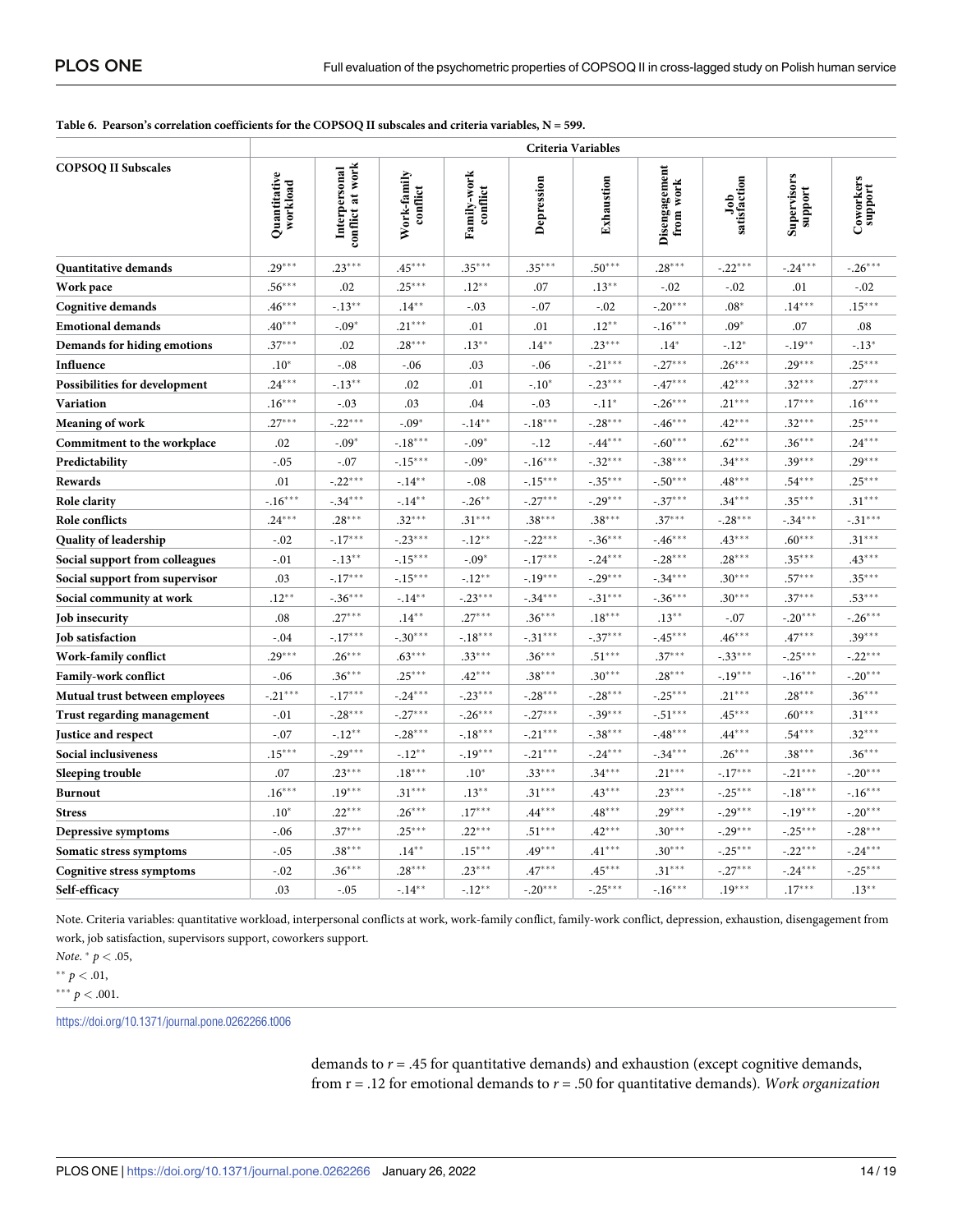<span id="page-14-0"></span>*and job contents* variables correlated positively with *job* satisfaction (from  $r = .21$  for variation to  $r = .62$  for commitment to the workplace) and negatively with disengagement from work (from *r* = –.27 for influence to *r* = –.60 for commitment to the workplace). *Interpersonal relations and leadership* variables were associated negatively with interpersonal conflicts at work (except predictability, from  $r = -.13$  for social support from colleagues to  $r = -.36$  for social community at work), and positively with high job satisfaction (from  $r = .28$  for social support from colleagues to  $r = .48$  for rewards), supervisor support (from  $r = .34$  for role conflicts to  $r =$ .60 for quality of leadership) and coworker support (*r* = .29 for predictability to *r* = .53 for social community at work). *Work-Individual interface* variables were associated with high work-family conflict (from *r* = .14 for job insecurity to *r* = .63 for work-family conflict) and family-work conflict (from  $r = -.18$  for job satisfaction to  $r = .42$  for family-work conflict), as well as with low job satisfaction (except job insecurity, from  $r = -.19$  for family-work conflict to *r* = .46 for job satisfaction). *Values at workplace* variables were positively related to job satisfaction (from  $r = .21$  for mutual trust between employees to  $r = .45$  for trust regarding management) and negatively related to exhaustion (from  $r = -.24$  for social inclusiveness to  $r = -.39$ for trust regarding management) and disengagement from work (from *r* = –.25 for mutual trust between employees to *r* = –.51 for trust regarding management). *Health and well-being* variables correlated with high level of depression (from  $r = .31$  for burnout to  $r = .51$  for depressive symptoms) and exhaustion (from *r* = .34 for sleeping problems to *r* = .48 for stress). The results of the analysis have confirmed the high theoretical accuracy of the Polish version of COPSOQ II.

# **Discussion**

The aim of the paper was the full evaluation of the psychometric properties of COPSOQ II among social service professionals work in direct relationships with other people in Eastern part of Europe. The paper has examined the reliability measures, criteria accuracy and theoretical accuracy of the 33 COPSOQ II subscales. The conducted analyses have excluded singleitem theoretical constructs. Reliability has been tested using two methods: internal consistency analysis and an absolute stability estimation method (or test-retest method). The analyses have confirmed the validity of internal consistency parameters (Cronbach's alpha coefficients and three Omega coefficients) for the vast majority of subscales. Four subscales (demands for hiding emotions, variation, influence, and commitment to work), which yielded a reliability of less than .60, should be used with caution. Slightly poorer results have been obtained for the absolute method stability. The *r*-Pearson correlation coefficients for each subscale in the first and second measurements ranged from *r* = .15 to *r* = .34. All were statistically significant at the  $p < .001$  level, although they cannot be considered high. The quite low correlation coefficients may be related to the length of the interval between measurements. The optimal time interval has not been determined, as it depends to a large extent on the characteristics of the subject of measurement, the number of test items and the specificity of the research sample; however, it is recommended that the interval between measurements should range from a few weeks to a few months [\[44\]](#page-18-0). In the present study, the adopted interval was about 12 months, so it was slightly longer than recommended. Regarding the accuracy of the criteria, the CFA has supported the 33-subscale design of the tool.

Importantly, the analyses of this study have been based on the model proposed by the authors of the original version of the questionnaire [\[19\]](#page-17-0). The single model analysis, including 119 observable variables and 33 latent variables, produced satisfactory or good individual COPSOQ II subscales matching results. Note that no other studies are known to have confirmed the original COPSOQ II design in a similar way. Moreover, no other studies, to our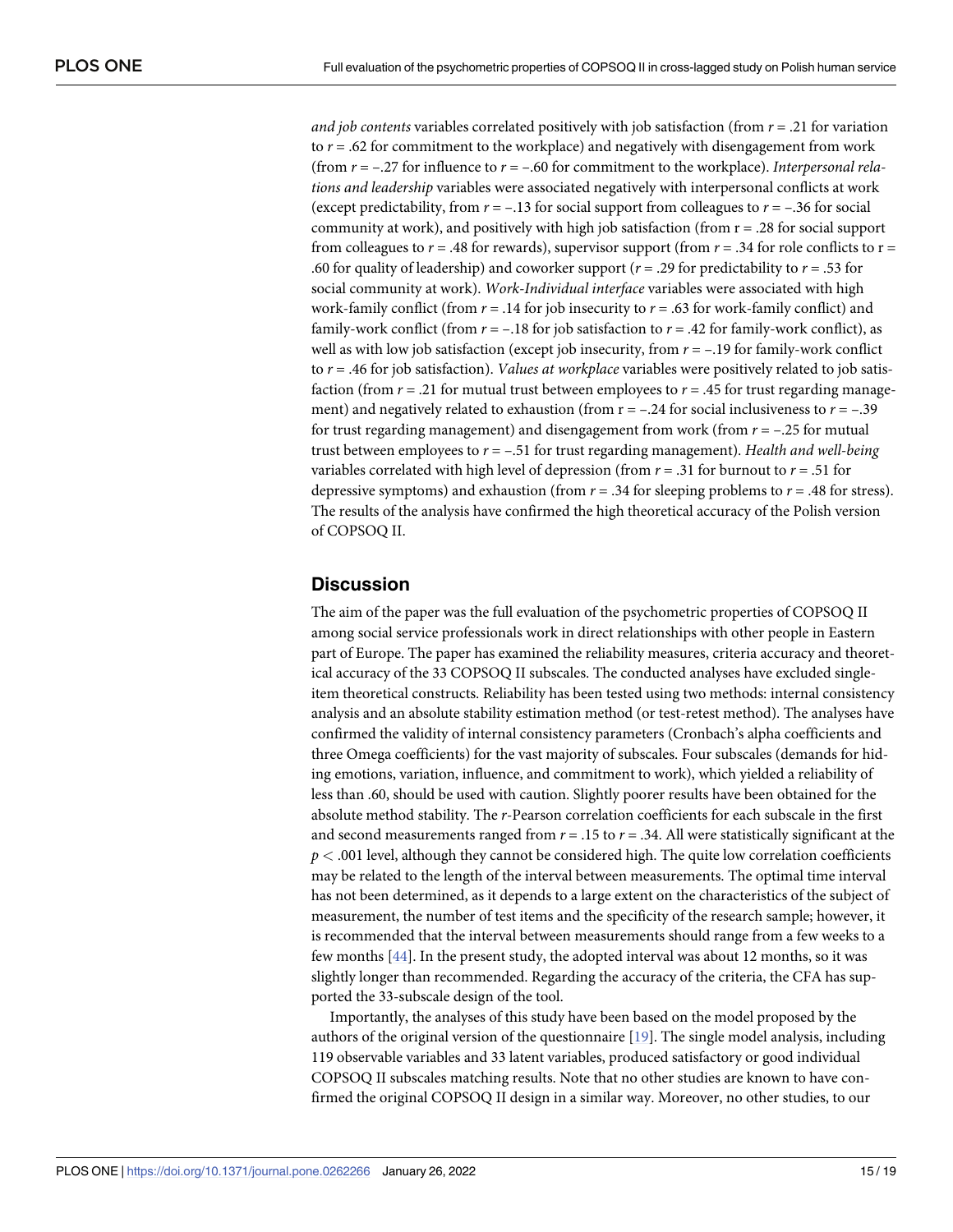<span id="page-15-0"></span>knowledge, have even attempted to verify the structure of COPSOQ II treated as a complete instrument (without peaking particular subscales). To some extent, this is understandable since COPSOQ II is a very extensive and multidimensional tool, and this type of analysis requires lots of effort and computational power. Conversely, without a doubt, each psychological instrument requires psychometric validation. Thus, we believe that our study is without precedence and delivers important knowledge on the psychometric properties of the COP-SOQ, also confirming its structure.

In our study, the theoretical accuracy of COPSOQ II, measured by the correlation of tencriterion variables, has been confirmed. For example, demands at work variables in COPSOQ II were highly correlated with both job stressors (quantitative workload and work-family conflict) and poor occupational health (exhaustion). Work organization and job contents variables were related to high job resources (supervisor and coworker support), while health and wellbeing variables were negatively associated with depression and job satisfaction. Notably, a sufficiently high and steady pattern of correlation results with variables relating to the same phenomena but measured with different measurement tools: depressive symptoms–depression, burnout–exhaustion/disengagement from work, colleagues' support–co-workers' support, has been observed. Conversely, the relationships of some variables measuring very similar constructs were not very high (e.g. quantitative demands–quantitative workload).

A limitation of the Polish COPSOQ database and the derived reference values, however, is that the data were collected from a relatively small population and are not based on a representative sample of the employed population. Therefore, the results may be limited to human service workers only. The overall conclusions are: (1) the first full validation confirmed the structure proposed by the authors of the tool; (2) COPSOQ II is characterized by good psychometric parameters and could be successfully used to fulfill the demand for good and comprehensive assessment methods, also in the Polish job market settings. The research outcomes may enable further international comparative studies, particularly in the Polish context, where there has been very limited availability of developed measurement methods accounting for the changing nature of the work environment, including working conditions, contemporary requirements of modern organizations, the specificity of the current labor market and new forms of work.

The present study has been conducted among workers of the so-called social mission professions. Recently political and economic changes in Poland have modified the proffessions. There was rapid professionalization and bureaucratization of human services institutions. From small local agencies, these gradually evolved into large, modern organizations with extensive bureaucratic structures [[45\]](#page-18-0). This process was accompanied by weakening formalized relations between employees. The professional attitude of human service workers also changed from being vocation-based and exhibiting strong commitment to more business-based, profit-oriented services. For many employees, who had a sense of mission, these changes resulted in the weakening of the importance of their work and their role in it, a decrease in identification with their profession and institution, as well as a tendency to leave the profession. According to the latest data on Poland, these occupations have been affected by personnel shortages [\[46\]](#page-18-0). According to the report *Health at a Glance*. *Europe 2018* [[47](#page-18-0)] prepared by the OECD, Poland has a lower number of employed nurses per 1,000 inhabitants than the average in the EU (5.2 compared to 11.1 in Sweden, 14.3 in Finland, 16.9 in Denmark and 17.5 in Norway). Similar disproportions occur in the case of practicing doctors per 1,000 citizens (2.4 in Poland compared to 4.3 in Sweden, 3.2 in Finland, 3.7 in Denmark and 4.5 in Norway). Regarding doctors, the problem has been caused by medical studies admission quotas, long career paths and qualified specialists undertaking employment abroad. The shortage of nurses and midwives has been due to the reluctance of young people to enter the profession, the lack of valid permissions of qualified employees returning to work after a career break, and the retirement of experienced workers.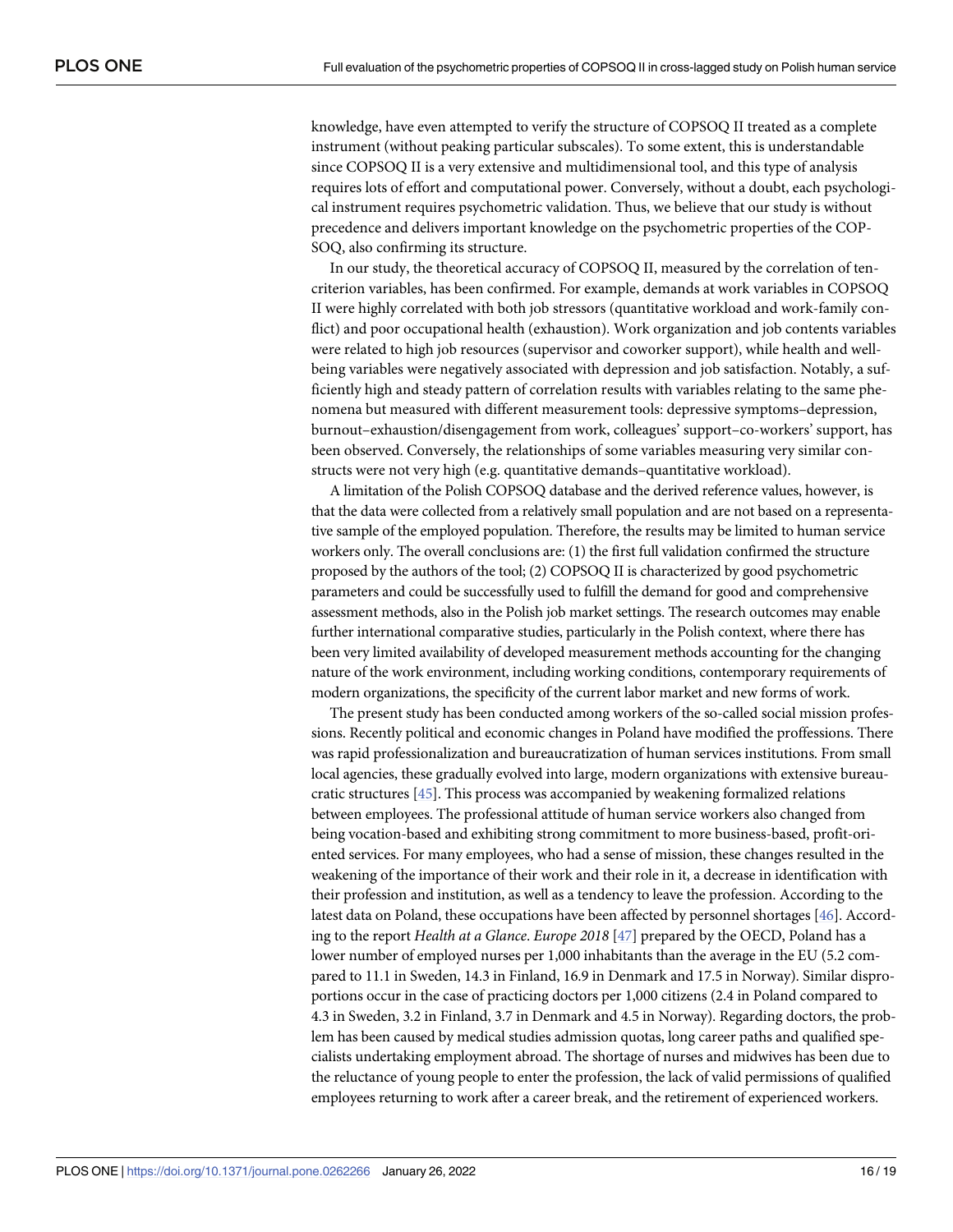# <span id="page-16-0"></span>**Supporting information**

**S1 [Database](http://www.plosone.org/article/fetchSingleRepresentation.action?uri=info:doi/10.1371/journal.pone.0262266.s001).** (SAV)

# **Author Contributions**

**Conceptualization:** Łukasz Baka, Jan Hyld Pejtersen.

**Data curation:** Łukasz Baka, Monika Prusik.

**Formal analysis:** Monika Prusik.

**Funding acquisition:** Łukasz Baka.

**Investigation:** Łukasz Baka.

**Methodology:** Łukasz Baka, Monika Prusik.

**Project administration:** Łukasz Baka.

**Resources:** Łukasz Baka.

**Software:** Monika Prusik.

**Supervision:** Łukasz Baka, Jan Hyld Pejtersen.

**Validation:** Łukasz Baka.

**Visualization:** Monika Prusik.

**Writing – original draft:** Łukasz Baka, Monika Prusik, Jan Hyld Pejtersen, Krzysztof Grala.

**Writing – review & editing:** Łukasz Baka, Monika Prusik, Jan Hyld Pejtersen, Krzysztof Grala.

# **References**

- **[1](#page-1-0).** Bonde JPE. Psychosocial factors at work and risk of depression: a systematic review of the epidemiological evidence. Occup Environ Med. 2008; 65: 438–445. <https://doi.org/10.1136/oem.2007.038430> PMID: [18417557](http://www.ncbi.nlm.nih.gov/pubmed/18417557)
- **2.** Nieuwenhuijsen K, Bruinvels D, Frings-Dresen M. Psychosocial work environment and stress-related disorders, a systematic review. Occup Med Oxf Engl. 2010; 60: 277–286. [https://doi.org/10.1093/](https://doi.org/10.1093/occmed/kqq081) [occmed/kqq081](https://doi.org/10.1093/occmed/kqq081) PMID: [20511268](http://www.ncbi.nlm.nih.gov/pubmed/20511268)
- **3.** Stansfeld S, Candy B. Psychosocial work environment and mental health—a meta-analytic review. Scand J Work Environ Health. 2006; 32: 443–462. <https://doi.org/10.5271/sjweh.1050> PMID: [17173201](http://www.ncbi.nlm.nih.gov/pubmed/17173201)
- **[4](#page-1-0).** Theorell T, Hammarström A, Aronsson G, Träskman Bendz L, Grape T, Hogstedt C, et al. A systematic review including meta-analysis of work environment and depressive symptoms. BMC Public Health. 2015; 15(738): 1–14. <https://doi.org/10.1186/s12889-015-1954-4> PMID: [26232123](http://www.ncbi.nlm.nih.gov/pubmed/26232123)
- **[5](#page-1-0).** Andersen LL, Clausen T, Mortensen OS, Burr H, Holtermann A. A prospective cohort study on musculoskeletal risk factors for long-term sickness absence among healthcare workers in eldercare. Int Arch Occup Environ Health. 2012; 85: 615–622. <https://doi.org/10.1007/s00420-011-0709-5> PMID: [21986907](http://www.ncbi.nlm.nih.gov/pubmed/21986907)
- **6.** Clausen T, Burr H, Borg V. Do psychosocial job demands and job resources predict long-term sickness absence? An analysis of register-based outcomes using pooled data on 39,408 individuals in four occupational groups. Int Arch Occup Environ Health. 2014; 87: 909–917. [https://doi.org/10.1007/s00420-](https://doi.org/10.1007/s00420-014-0936-7) [014-0936-7](https://doi.org/10.1007/s00420-014-0936-7) PMID: [24562968](http://www.ncbi.nlm.nih.gov/pubmed/24562968)
- **[7](#page-1-0).** Hakanen JJ, Schaufeli WB, Ahola K. The Job Demands-Resources model: A three-year cross-lagged study of burnout, depression, commitment, and work engagement. Work Stress. 2008; 22: 224–241. <https://doi.org/10.1080/02678370802379432>
- **[8](#page-1-0).** Clays E, De Bacquer D, Leynen F, Kornitzer M, Kittel F, De Backer G. Job stress and depression symptoms in middle-aged workers—prospective results from the Belstress study. Scand J Work Environ Health. 2007; 33: 252–259. <https://doi.org/10.5271/sjweh.1140> PMID: [17717616](http://www.ncbi.nlm.nih.gov/pubmed/17717616)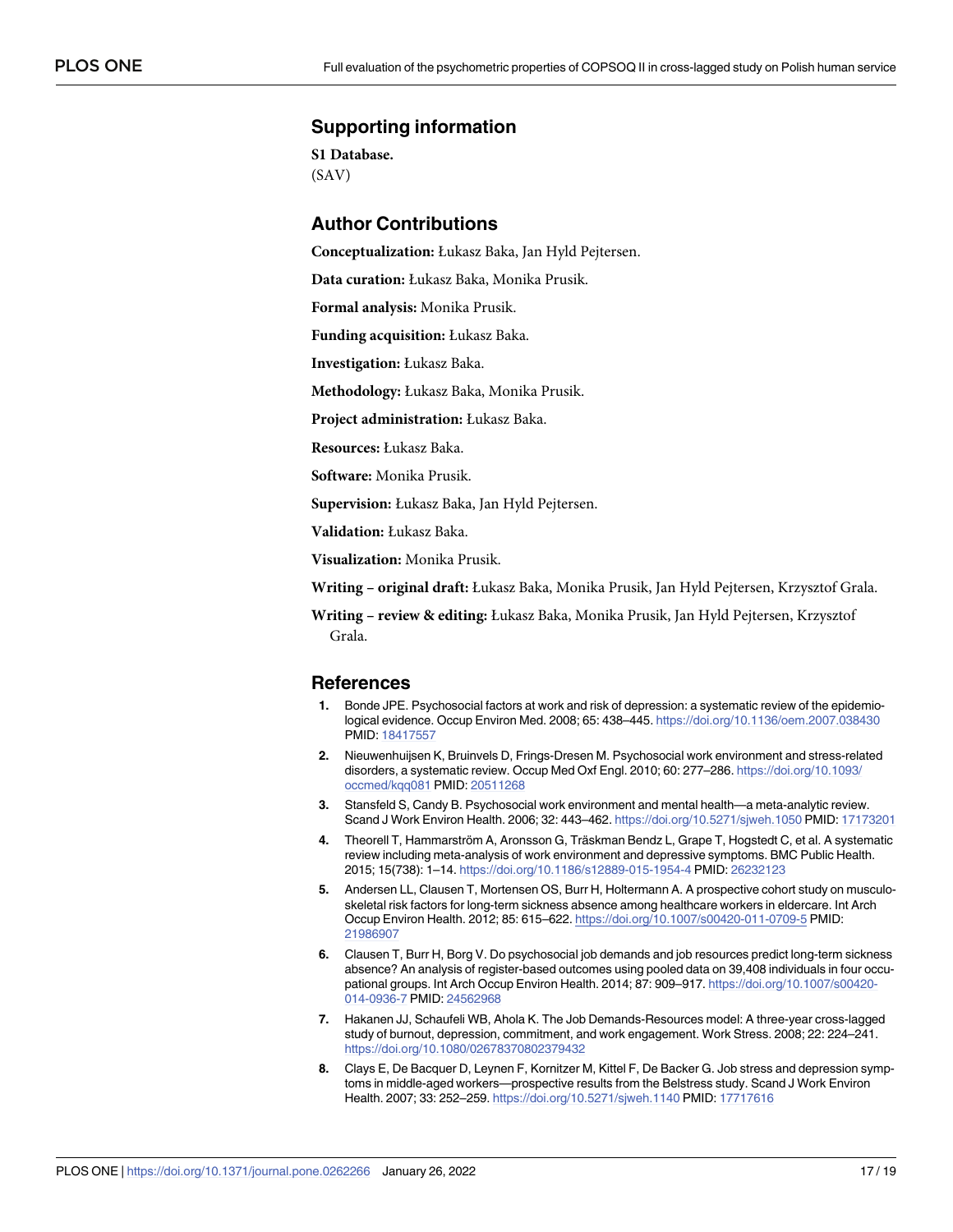- <span id="page-17-0"></span>**9.** Fryers T, Melzer D, Jenkins R. Social inequalities and the common mental disorders: a systematic review of the evidence. Soc Psychiatry Psychiatr Epidemiol. 2003; 38: 229–237. [https://doi.org/10.](https://doi.org/10.1007/s00127-003-0627-2) [1007/s00127-003-0627-2](https://doi.org/10.1007/s00127-003-0627-2) PMID: [12719837](http://www.ncbi.nlm.nih.gov/pubmed/12719837)
- **10.** Niedhammer I, Malard L, Chastang J-F. Occupational factors and subsequent major depressive and generalized anxiety disorders in the prospective French national SIP study. BMC Public Health. 2015; 15(200): 1–11. <https://doi.org/10.1186/s12889-015-1559-y> PMID: [25886598](http://www.ncbi.nlm.nih.gov/pubmed/25886598)
- **[11](#page-1-0).** Plaisier I, de Bruijn JGM, de Graaf R, ten Have M, Beekman ATF, Penninx BWJH. The contribution of working conditions and social support to the onset of depressive and anxiety disorders among male and female employees. Soc Sci Med 1982. 2007; 64: 401–410. [https://doi.org/10.1016/j.socscimed.2006.](https://doi.org/10.1016/j.socscimed.2006.09.008) [09.008](https://doi.org/10.1016/j.socscimed.2006.09.008) PMID: [17055138](http://www.ncbi.nlm.nih.gov/pubmed/17055138)
- **[12](#page-1-0).** Communication from the Commission COM (2010) 2020 final, Europe 2020: A strategy for smart, sustainable and inclusive growth—European Environment Agency. Brussels: European Commission [cited 27 Dec 2021]. Available: <https://www.eea.europa.eu/policy-documents/com-2010-2020-europe-2020>.
- **[13](#page-1-0).** Council Directive 89/391/EEC of 12 June 1989 on the introduction of measures to encourage improvements in the safety and health of workers at work. In: Official journal of the European Communities, L183, 29/06/1989 [cited 27 Dec 2021]. Available: [https://eur-lex.europa.eu/legalcontent/EN/ALL/?uri=](https://eur-lex.europa.eu/legalcontent/EN/ALL/?uri=celex%3A31989L0391) [celex%3A31989L0391](https://eur-lex.europa.eu/legalcontent/EN/ALL/?uri=celex%3A31989L0391).
- **[14](#page-1-0).** Leka S, Jain A, World Health Organization. Health impact of psychosocial hazards at work: an overview. World Health Organization; 2010. Available: [https://apps.who.int/iris/handle/10665/44428.](https://apps.who.int/iris/handle/10665/44428)
- **[15](#page-1-0).** Kompier MAJ. Job design and well-being. In: Schabracq MJ, Winnubst JAM, Cooper CL, editors. The Handbook of Work and Health Psychology. Chichester, West Sussex: John Wiley & Sons, Ltd.; 2003. pp. 429–454.
- **[16](#page-1-0).** Schonfeld I, Chang C-H. Occupational Health Psychology: Work, Stress, and Health. New York, NY: Springer Publishing Company; 2017.
- **[17](#page-1-0).** Kim I-H, Noh S, Muntaner C. Emotional demands and the risks of depression among homecare workers in the USA. Int Arch Occup Environ Health. 2013; 86: 635–644. [https://doi.org/10.1007/s00420-012-](https://doi.org/10.1007/s00420-012-0789-x) [0789-x](https://doi.org/10.1007/s00420-012-0789-x) PMID: [22777396](http://www.ncbi.nlm.nih.gov/pubmed/22777396)
- **[18](#page-1-0).** Hasenfeld Y. Human service organizations. Englewood Cliffs, NJ: Prentice Hall; 1983.
- **[19](#page-11-0).** Pejtersen JH, Kristensen TS, Borg V, Bjorner JB. The second version of the Copenhagen Psychosocial Questionnaire. Scand J Public Health. 2010; 38: 8–24. <https://doi.org/10.1177/1403494809349858> PMID: [21172767](http://www.ncbi.nlm.nih.gov/pubmed/21172767)
- **[20](#page-1-0).** The International Labor Organization. Workplace Stress: A collective challenge. 2016 Apr. Geneva: International Labor Organization. Available: [https://www.ilo.org/global/topics/safety-and-health-at](https://www.ilo.org/global/topics/safety-and-health-at-work/resources-library/publications/WCMS_466547/langen/index.htm)[work/resources-library/publications/WCMS\\_466547/lang—en/index.htm](https://www.ilo.org/global/topics/safety-and-health-at-work/resources-library/publications/WCMS_466547/langen/index.htm).
- [21](#page-1-0). Kiss P, De Meester M, Kruse A, Chavée B, Braeckman L. Comparison between the first and second versions of the Copenhagen Psychosocial Questionnaire: psychosocial risk factors for a high need for recovery after work. Int Arch Occup Environ Health. 2012; 86: 635–644. [https://doi.org/10.1007/](https://doi.org/10.1007/s00420-012-0789-x) [s00420-012-0789-x](https://doi.org/10.1007/s00420-012-0789-x) PMID: [22777396](http://www.ncbi.nlm.nih.gov/pubmed/22777396)
- **[22](#page-2-0).** Berthelsen H, Hakanen JJ, Westerlund H. Copenhagen Psychosocial Questionnaire—A validation study using the Job Demand-Resources model. PloS One. 2018; 13: e0196450. [https://doi.org/10.](https://doi.org/10.1371/journal.pone.0196450) [1371/journal.pone.0196450](https://doi.org/10.1371/journal.pone.0196450) PMID: [29708998](http://www.ncbi.nlm.nih.gov/pubmed/29708998)
- **[23](#page-2-0).** Moncada S, Utzet M, Molinero E, Llorens C, Moreno N, Galtés A, et al. The copenhagen psychosocial questionnaire II (COPSOQ II) in Spain—a tool for psychosocial risk assessment at the workplace. Am J Ind Med. 2014; 57: 97–107. <https://doi.org/10.1002/ajim.22238> PMID: [24009215](http://www.ncbi.nlm.nih.gov/pubmed/24009215)
- **[24](#page-2-0).** Dicke T, Marsh HW, Riley P, Parker PD, Guo J, Horwood M. Validating the Copenhagen Psychosocial Questionnaire (COPSOQ-II) Using Set-ESEM: Identifying Psychosocial Risk Factors in a Sample of School Principals. Front Psychol. 2018; 9(584):1–17. <https://doi.org/10.3389/fpsyg.2018.00584> PMID: [29760670](http://www.ncbi.nlm.nih.gov/pubmed/29760670)
- [25](#page-2-0). Rosário S, Azevedo LF, Fonseca JA, Nienhaus A, Nübling M, da Costa JT. The Portuguese long version of the Copenhagen Psychosocial Questionnaire II (COPSOQ II)—a validation study. J Occup Med Toxicol Lond Engl. 2017; 12(24):1–17. <https://doi.org/10.1186/s12995-017-0170-9> PMID: [28808478](http://www.ncbi.nlm.nih.gov/pubmed/28808478)
- [26](#page-2-0). Alvarado R, Pérez-Franco J, Saavedra N, Fuentealba C, Alarcón A, Marchetti N, et al. Validación de un cuestionario para evaluar riesgos psicosociales en el ambiente laboral en Chile. Rev Médica Chile. 2012; 140: 1154–1163. <https://doi.org/10.4067/S0034-98872012000900008> PMID: [23354637](http://www.ncbi.nlm.nih.gov/pubmed/23354637)
- [27](#page-2-0). Dupret E, Bocéréan C, Teherani M, Feltrin M, Pejtersen JH. Psychosocial risk assessment: French validation of the Copenhagen Psychosocial Questionnaire (COPSOQ). Scand J Public Health. 2012; 40: 482–490. <https://doi.org/10.1177/1403494812453888> PMID: [22833558](http://www.ncbi.nlm.nih.gov/pubmed/22833558)
- **[28](#page-2-0).** Nuebling M, Hasselhorn HM. The Copenhagen Psychosocial Questionnaire in Germany: from the validation of the instrument to the formation of a job-specific database of psychosocial factors at work.